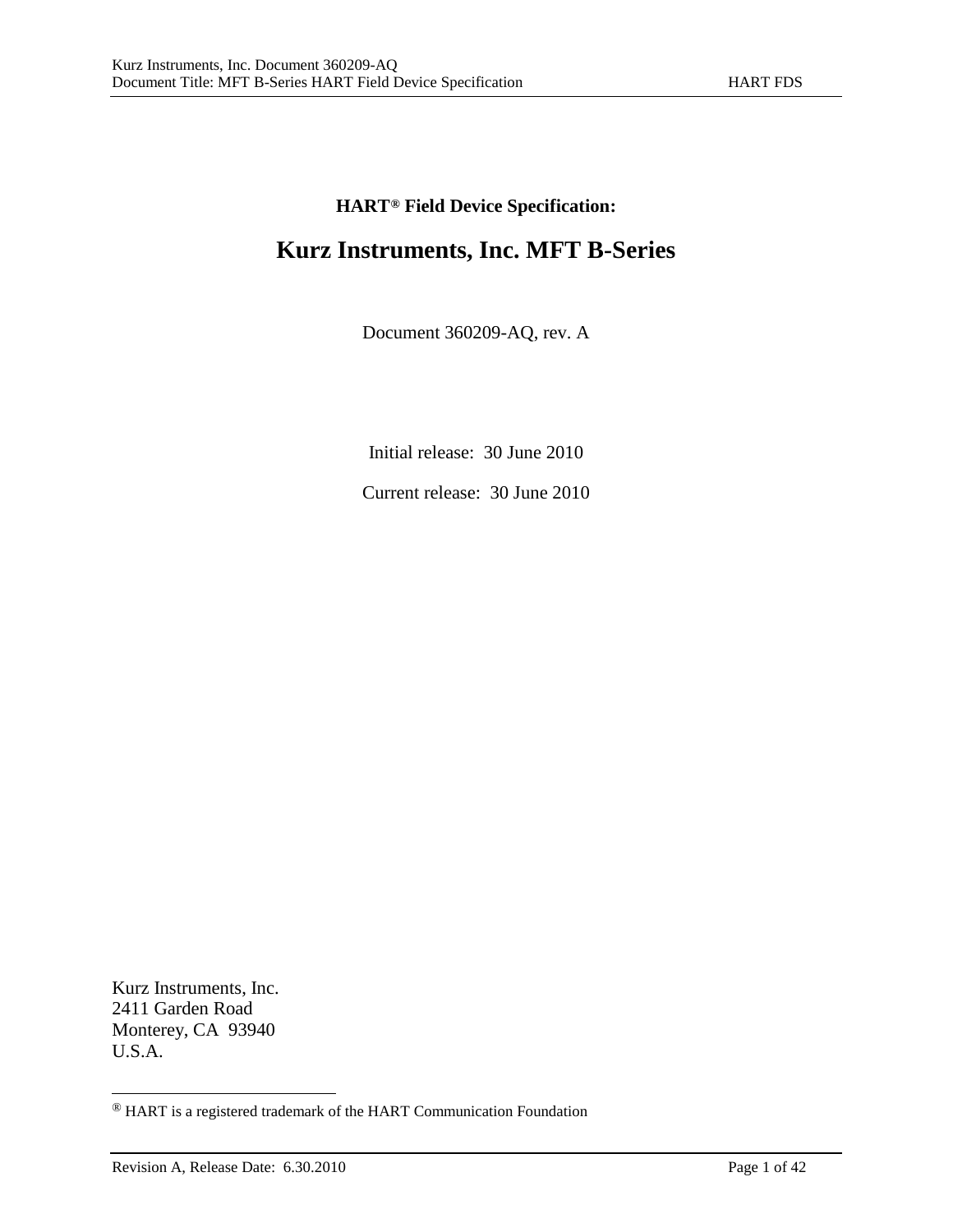# **TABLE OF CONTENTS**

| 1. |     |       |  |  |  |
|----|-----|-------|--|--|--|
|    | 1.1 |       |  |  |  |
|    | 1.2 |       |  |  |  |
|    | 1.3 |       |  |  |  |
|    | 1.4 |       |  |  |  |
|    | 1.5 |       |  |  |  |
| 2. |     |       |  |  |  |
| 3. |     |       |  |  |  |
| 4. |     |       |  |  |  |
|    | 4.1 |       |  |  |  |
|    |     | 4.1.1 |  |  |  |
|    | 4.2 |       |  |  |  |
|    |     | 4.2.1 |  |  |  |
|    |     | 4.2.2 |  |  |  |
|    | 4.3 |       |  |  |  |
|    |     | 4.3.1 |  |  |  |
| 5. |     |       |  |  |  |
| 6. |     |       |  |  |  |
| 7. |     |       |  |  |  |
|    | 7.1 |       |  |  |  |
|    | 7.2 |       |  |  |  |
|    | 7.3 |       |  |  |  |
| 8. |     |       |  |  |  |
|    |     |       |  |  |  |
|    | 9.1 |       |  |  |  |
|    | 9.2 |       |  |  |  |
|    | 9.3 |       |  |  |  |
|    |     |       |  |  |  |
|    |     |       |  |  |  |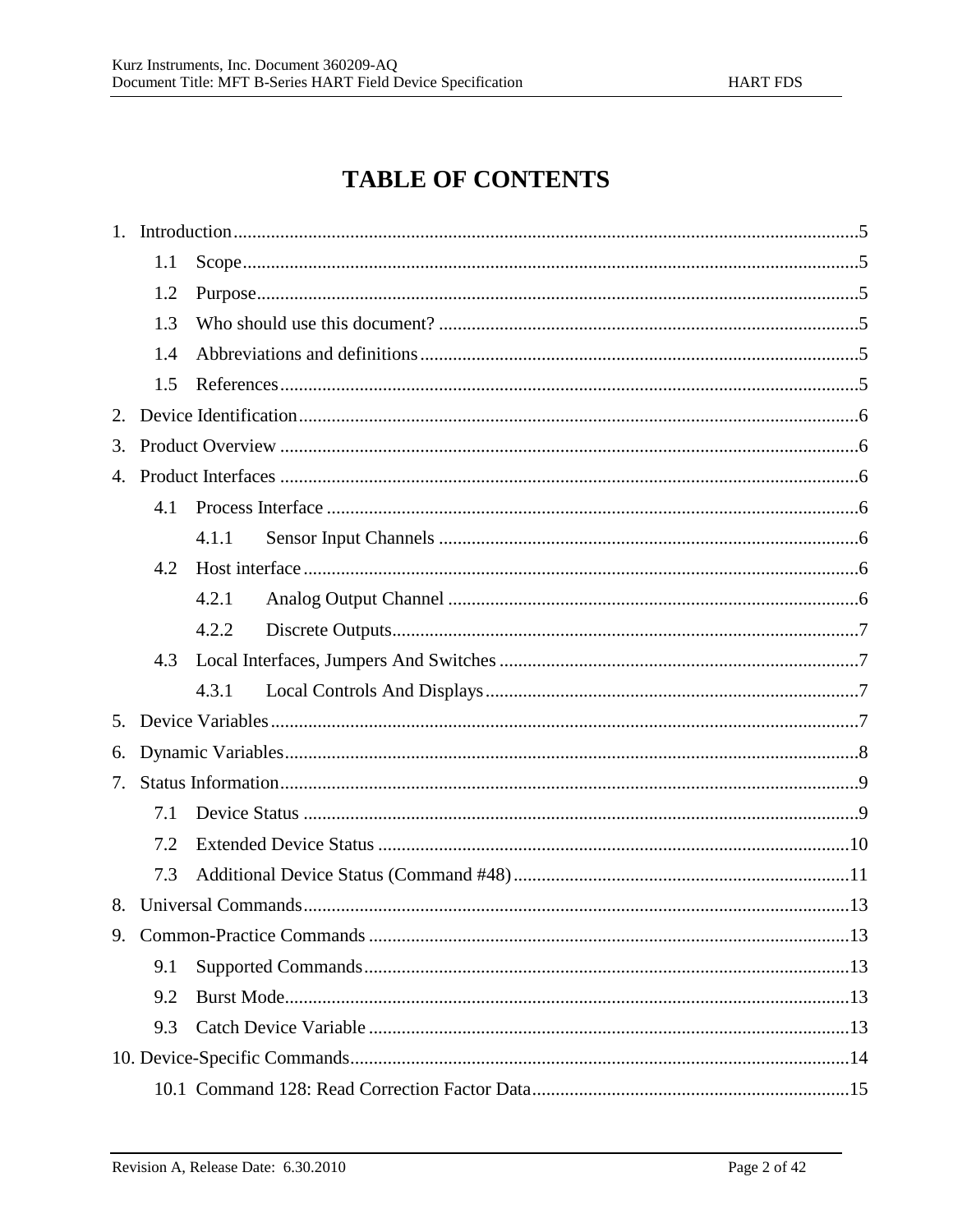| 10.11         |  |
|---------------|--|
|               |  |
|               |  |
|               |  |
|               |  |
|               |  |
|               |  |
| 11. Tables 36 |  |
|               |  |
|               |  |
|               |  |
|               |  |
|               |  |
|               |  |
|               |  |
|               |  |
|               |  |
|               |  |
|               |  |
|               |  |
|               |  |
|               |  |
|               |  |
|               |  |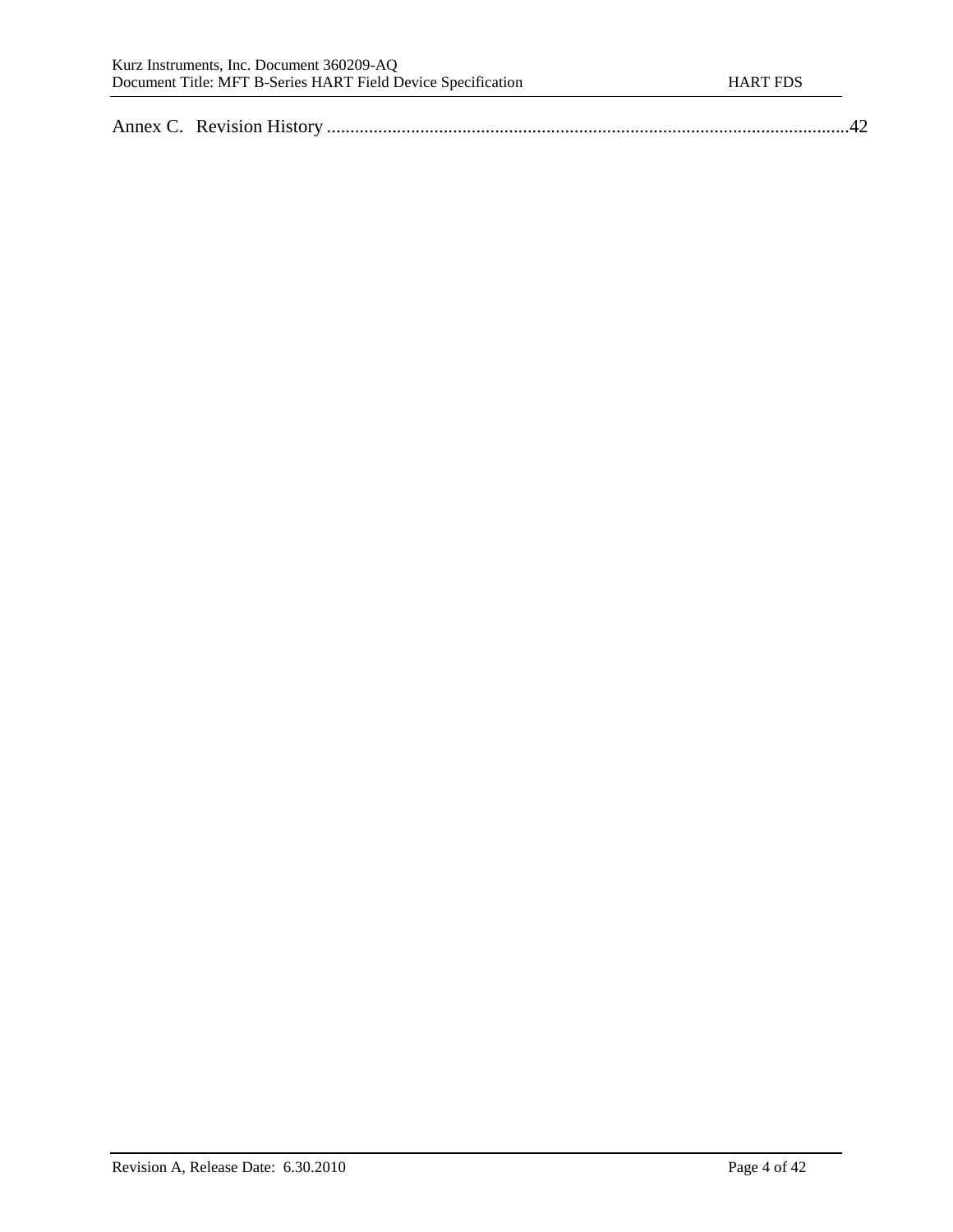# **1. INTRODUCTION**

## **1.1 Scope**

This document describes the function, performance, and operating procedures for the Kurz Instruments, Inc. Model MFT B-Series with HART protocol. The HART version uses the same mass flow measurement methodology as the MFT B-Series; therefore, this manual describes only the functions unique to the HART communication interface. The Kurz Instruments, Inc. Thermal Mass Flow Transmitter, Model MFT B-Series complies with HART Protocol Revision 7.0.

This document specifies all the device specific features and documents HART Protocol implementation details (e.g., the Engineering Unit Codes supported). The functionality of this Field Device is described sufficiently to allow its proper application in a process and its complete support in HART capable Host Applications.

## **1.2 Purpose**

This specification is designed to compliment other documentation (e.g., the *MFT B-Series Installation Manual*) by providing a complete, unambiguous description of this Field Device from a HART Communication perspective

## **1.3 Who should use this document?**

The specification is designed to be a technical reference for HART capable Host Application Developers, System Integrators and knowledgeable End Users. It also provides functional specifications (e.g., commands, enumerations and performance requirements) used during Field Device development, maintenance and testing. This document assumes the reader is familiar with HART Protocol requirements and terminology.

### **1.4 Abbreviations and definitions**

| <b>EEPROM</b> | <b>Electrically-Erasable Read-Only Memory</b> |
|---------------|-----------------------------------------------|
| <b>DAC</b>    | Digital to Analog Converter                   |
| <b>CPU</b>    | Central Processing Unit (of microprocessor)   |
| <b>ADC</b>    | Analog to Digital Converter                   |

## **1.5 References**

*HART Smart Communications Protocol Specification*. HCF\_SPEC-12. Available from the HCF.

*MFT-B Installation Manual*, Document 360209-A. Available from Kurz Instruments, Inc.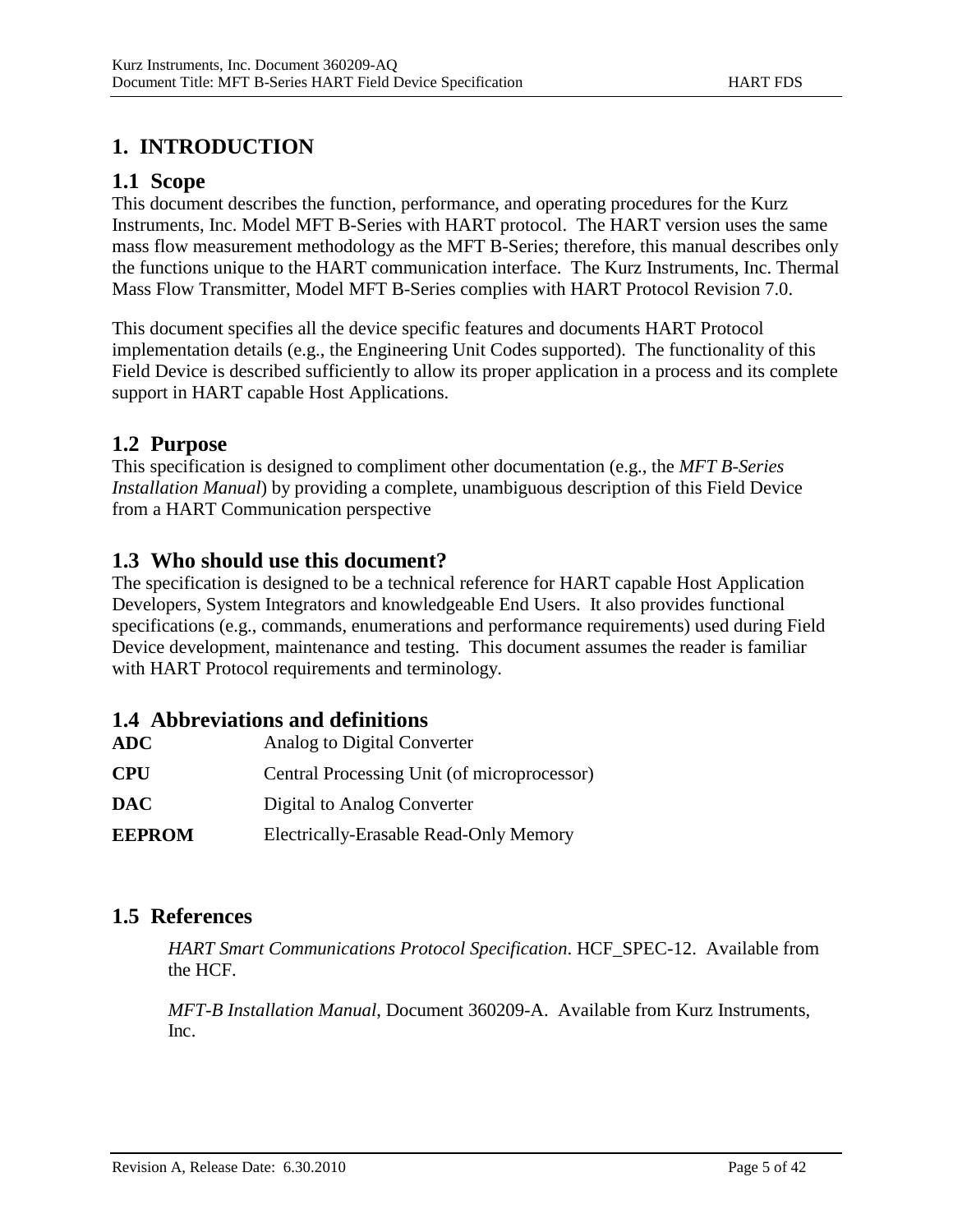## **2. DEVICE IDENTIFICATION**

| <b>Manufacturer Name:</b>         | Kurz Instruments,<br>Inc.               | <b>Model Name(s):</b>    | <b>MFT B-Series:</b><br>454FTB, 504FTB,<br>534FTB, KBAR<br>2000B |
|-----------------------------------|-----------------------------------------|--------------------------|------------------------------------------------------------------|
| <b>Manufacture ID Code:</b>       | 24623<br>(0x602F)                       | <b>Device Type Code:</b> | 57559<br>(0xE0D7)                                                |
| <b>HART Protocol Revision</b>     | 7.0                                     | <b>Device Revision:</b>  |                                                                  |
| <b>Number of Device Variables</b> | 6                                       |                          |                                                                  |
| <b>Physical Layers Supported</b>  | <b>FSK</b>                              |                          |                                                                  |
| <b>Physical Device Category</b>   | Transmitter, Non-DC-isolated Bus Device |                          |                                                                  |

## **3. PRODUCT OVERVIEW**

The MFT B-Series Mass Flow Transmitter (MFTB) is an insertion or inline flow transmitter that uses thermal convection to measure mass flow.

The MFT B-Series comes standard with one 4 to 20mA output channel. Additional options that can be purchased on the Flow Transmitters are two solid state relay outputs, two digital inputs, and one 4-20mA input.

## **4. PRODUCT INTERFACES**

### **4.1 Process Interface**

### **4.1.1 Sensor Input Channels**

The MFT B-Series can be optionally configured with one 4-20mA input and/or up to two digital inputs. Details about these optional input channels and their functions can be found in the MFT B-Series User Guides.

## **4.2 Host interface**

### **4.2.1 Analog Output Channel**

A two-wire optically isolated 4-20 mA current loop is connected on two terminals marked "AO1+" and "AO1-". Refer to the Installation Manual for connection details. HART Communication is supported on this loop.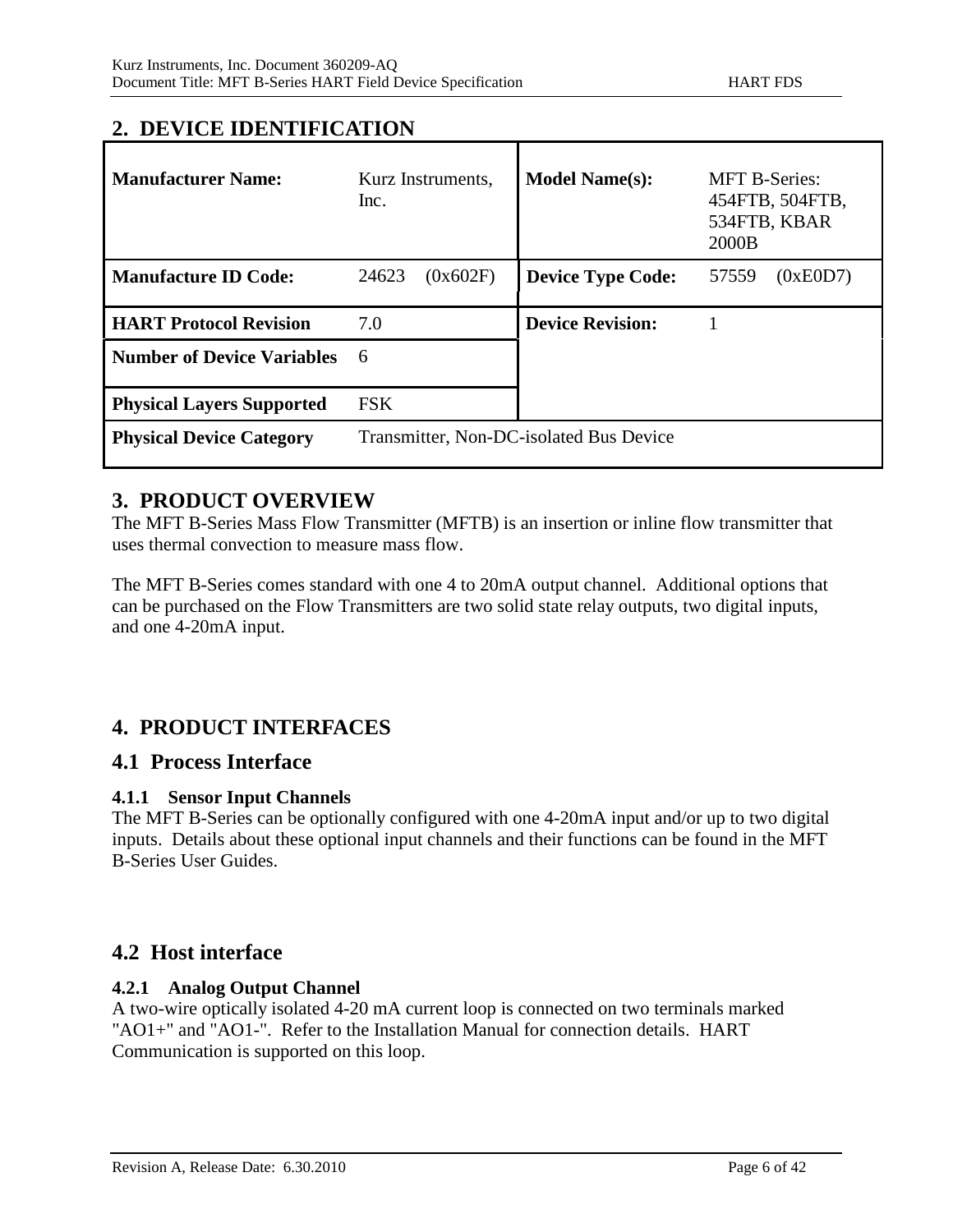This is the only analog output on the MFT B-Series, HART flow transmitter. This analog output can be configured to output the measured process Flow Rate , Average Velocity or Temperature. The process Flow and Velocity are linearized and scaled according to a configured range that can be entered through the HART interface. This output can be configured to correspond to the Primary Variable.

Device malfunction can be indicated by down-scale or up-scale current (NAMUR NE 43 compliant). The direction is selectable by the user as LOW OUTPUT or HIGH OUTPUT. This setting is not configurable through the HART interface but can be configured using the meter's local keypad. Refer to the MFTB User Guide for details. Current values are shown in the table below.

|                    | <b>Direction</b> | Values (mA) |
|--------------------|------------------|-------------|
| Device malfunction | Down: less than  | 3.6         |
| indication         | Up: greater than | 21.0        |

#### **4.2.2 Discrete Outputs**

The MFT B-Series can be configured with up to two optically isolated solid state relays. DO1 can be configured to energize when any alarm or fault event occurs. If the Air Purge Sensor Cleaning System is installed, DO2 is used to energize a solenoid valve for periodic or on-demand cleaning of the sensor. The Air Purge Sensor Cleaning can be setup and controlled through the HART interface.

## **4.3 Local Interfaces, Jumpers And Switches**

### **4.3.1 Local Controls And Displays**

The MFT B-Series has a local 2x16 LCD display and 20-key keypad. This allows the user to view/change parameters that are not accessible through the HART interface. Refer to the MFTB User Guide for details regarding the onboard menu system.

### **5. DEVICE VARIABLES**

The following Table lists the MFTB Device Variables available through the HART interface.

| Device Variable   Name |           | Description         | Units       | <b>HART Class</b> |
|------------------------|-----------|---------------------|-------------|-------------------|
| Number                 |           |                     |             | Code              |
| 0, 246                 | <b>PV</b> | Primary Variable    | SCFM,       | 72                |
|                        |           | (Usually Flow Rate) | SCFH, PPM,  |                   |
|                        |           |                     | PPH, SLPM,  |                   |
|                        |           |                     | SCMH,       |                   |
|                        |           |                     | KGM, KGH,   |                   |
|                        |           |                     | SFPM,       |                   |
|                        |           |                     | <b>SMPS</b> |                   |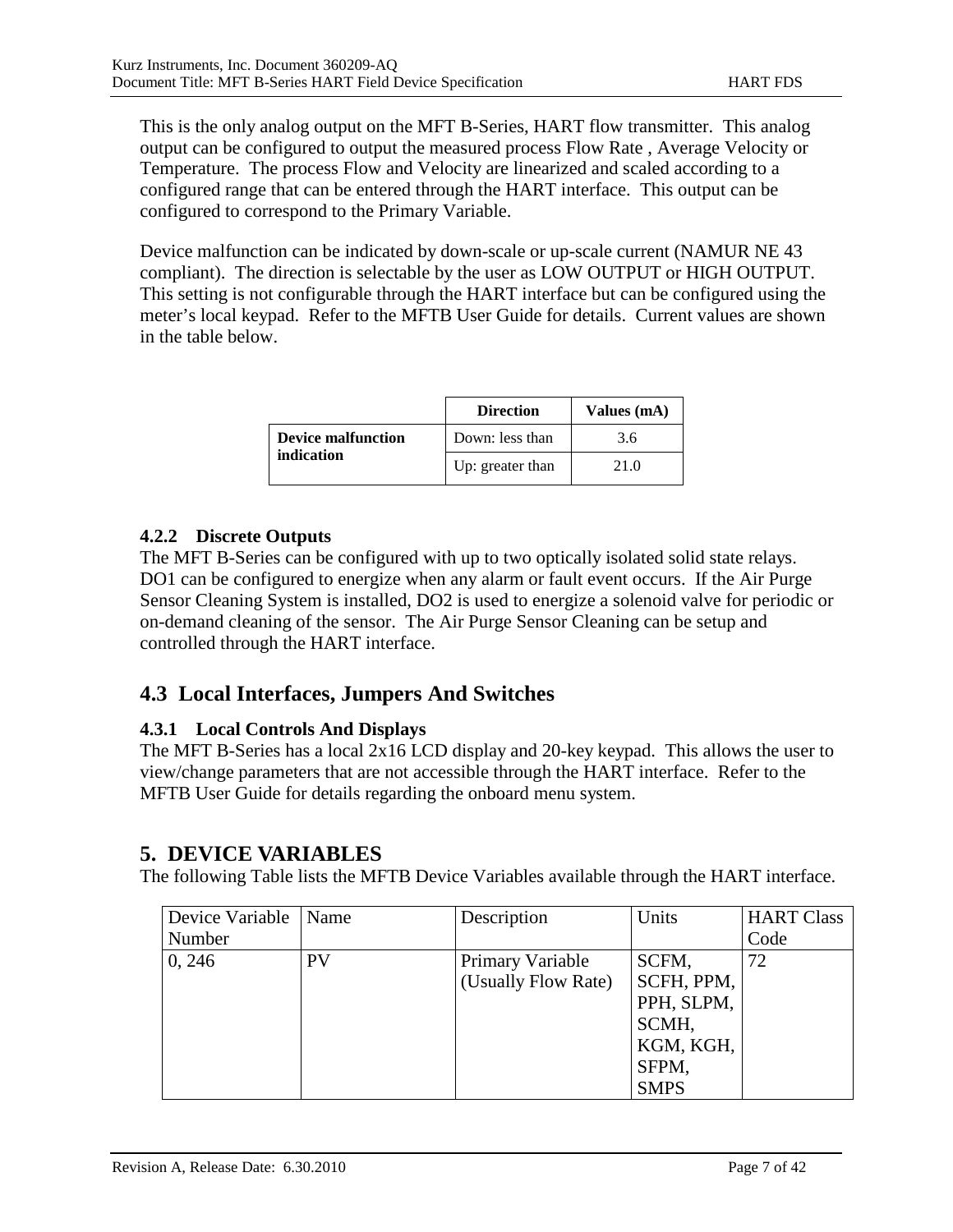| 1, 247 | SV            | Secondary Variable         | SCFM,         | 67 |
|--------|---------------|----------------------------|---------------|----|
|        |               | (usually Average           | SCFH, PPM,    |    |
|        |               | Velocity)                  | PPH, SLPM,    |    |
|        |               |                            | SCMH.         |    |
|        |               |                            | KGM, KGH,     |    |
|        |               |                            | SFPM,         |    |
|        |               |                            | <b>SMPS</b>   |    |
| 2, 248 | TV            | Process Temperature        | degF, degC    | 64 |
| 3, 249 | QV            | <b>Totalized Flow Rate</b> | Cubic Ft.     | 71 |
|        |               |                            | Pounds,       |    |
|        |               |                            | Liters, Cubic |    |
|        |               |                            | Meter,        |    |
|        |               |                            | Kilograms,    |    |
|        |               |                            | Feet, Meter   |    |
| 244    | Percent Range | Output % FS                | None          | 72 |
| 245    | Loop Current  | Analog Out mA              | mA            | 72 |

## **6. DYNAMIC VARIABLES**

The following Table lists the Dynamic Variables that are implemented.

|           | <b>Description</b>             | <b>Units</b>                                                     |
|-----------|--------------------------------|------------------------------------------------------------------|
| <b>PV</b> | Flow Rate or Average Velocity  | SCFM, SCFH, PPM, PPH,<br>SLPM, SCMH, KGM, KGH,<br>SFPM, SMPS     |
| <b>SV</b> | Flow Rate or Average Velocity  | SCFM, SCFH, PPM, PPH,<br>SLPM, SCMH, KGM, KGH,<br>SFPM, SMPS     |
| TV        | Temperature of the process gas | degC, degF                                                       |
| OV        | <b>Totalized Flow</b>          | Cubic Ft, Pounds, Liters, Cubic<br>Meter, Kilograms, Feet, Meter |

PV is mapped to either Flow Rate or Average Velocity depending on the selection of PV units. SV is mapped to Flow Rate or Average Velocity depending on which value is mapped to PV (ie if PV is mapped to Flow Rate, SV will be mapped to Average Velocity; if PV is mapped to Average Velocity, SV will be mapped to Flow Rate).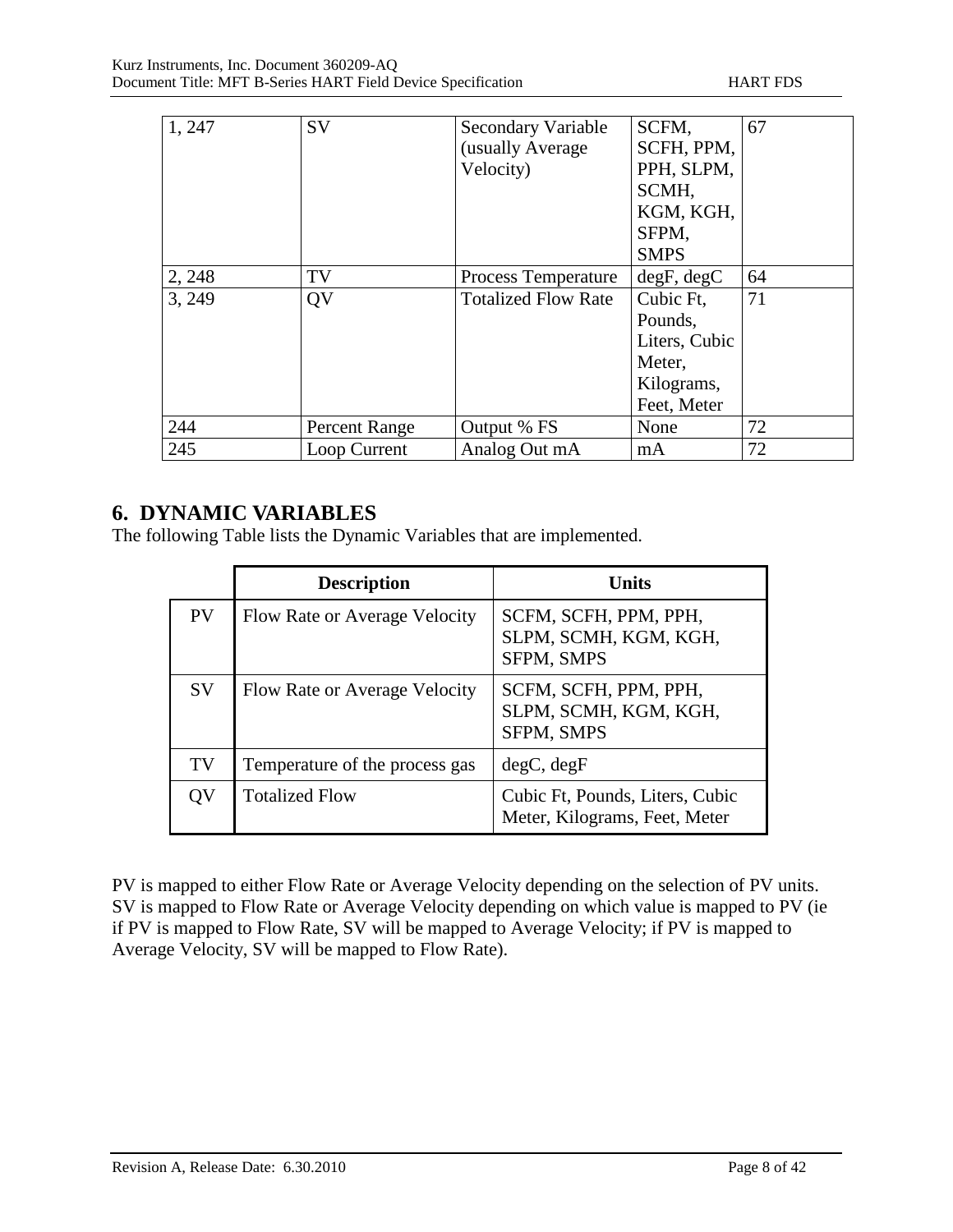# **7. STATUS INFORMATION**

## **7.1 Device Status**

The Field Device Status byte that is contained in the second data byte of the device's response to any HART command provides the following bit definitions for the current operating status of the MFT B-Series Flow Transmitter.

| <b>Bit Mask</b> | <b>Definition</b>                  | <b>Conditions to set bit</b>                                                                                                                                                                                                                                                                  |
|-----------------|------------------------------------|-----------------------------------------------------------------------------------------------------------------------------------------------------------------------------------------------------------------------------------------------------------------------------------------------|
| $0x80$ (bit 7)  | Device Malfunction                 | Any FaultIndex bit except bits 7, 28-31                                                                                                                                                                                                                                                       |
| $0x40$ (bit 6)  | <b>Configuration Changed</b>       | Any parameter change                                                                                                                                                                                                                                                                          |
| $0x20$ (bit 5)  | Cold Start                         | Whenever a power cycle/reboot occurs on<br>the MFTB                                                                                                                                                                                                                                           |
| $0x10$ (bit 4)  | More Status Available              | Set when any bits in the following status<br>bytes are set:<br>Device Specific Status 0<br>Device Specific Status 1<br>Device Specific Status 2<br>Device Specific Status 3<br>Device Specific Status 4<br>Device Specific Status 5<br><b>Extended Device Status</b><br>Standardized Status 0 |
| $0x08$ (bit 3)  | Loop Current Fixed                 | OperationStatus bit 1,<br>Device Specific Status 5, bits 0, 1, 2, 3, 4                                                                                                                                                                                                                        |
| $0x04$ (bit 2)  | Loop Current Saturated             | OperationStatus bit 3                                                                                                                                                                                                                                                                         |
| $0x02$ (bit 1)  | Non-Primary Variable Out of Limits | FaultIndex bits 0-16                                                                                                                                                                                                                                                                          |
| $0x01$ (bit 0)  | Primary Variable Out of Limits     | FaultIndex bit 7                                                                                                                                                                                                                                                                              |

When the Bit #4 "More Status Available" or Bit #7 "Device Malfunction" bits are set, the HOST should send Command 48 – Read Additional Device Status to determine the exact nature of the status indication (See Section 7.3)

See Section 11 for bitwise definition of MFTB FaultIndex and OperationStatus.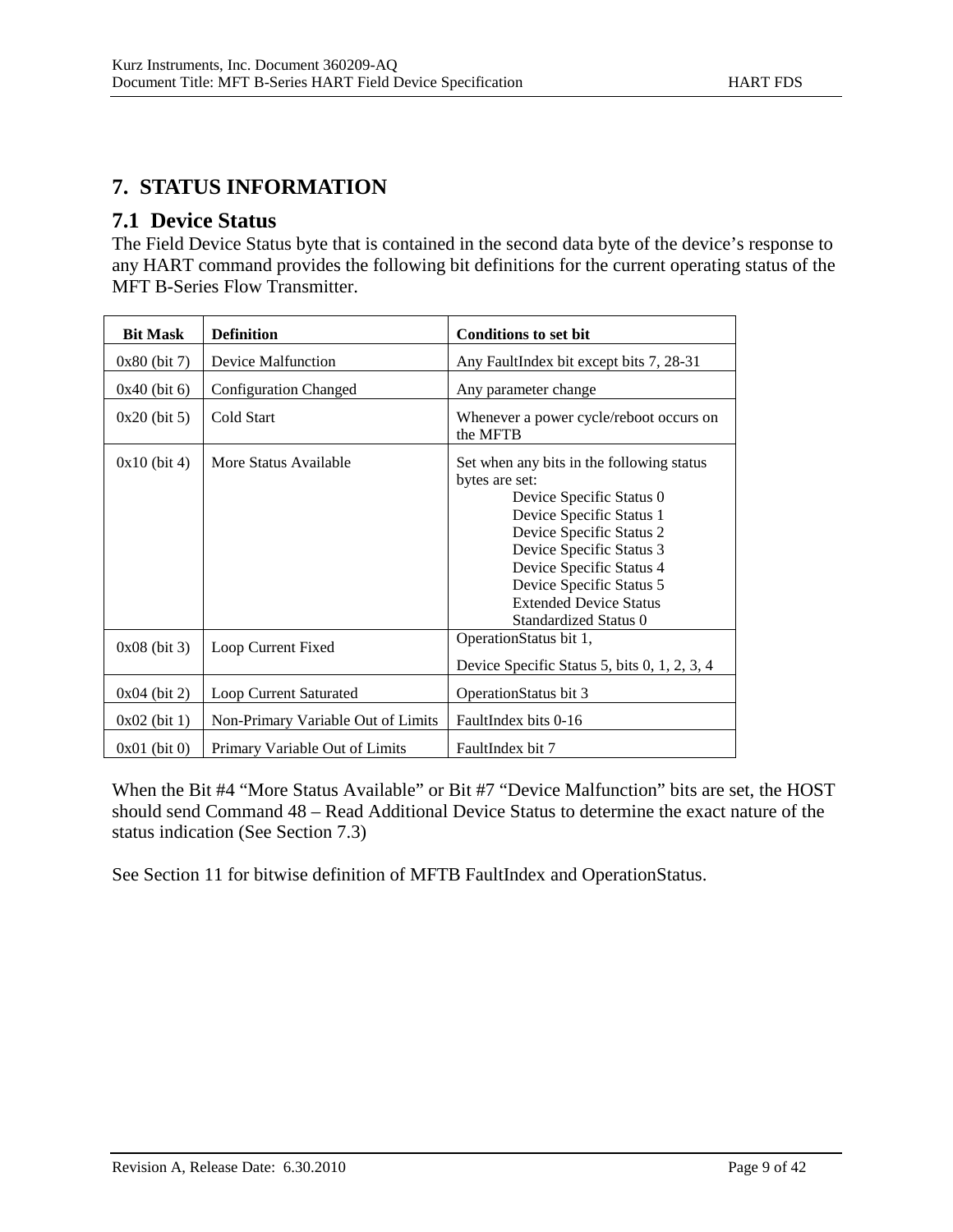# **7.2 Extended Device Status**

The Extended Device Status byte contained in byte 6 of command 48 Response Data Byte contains the following bitwise status information:

| <b>Bit Mask</b> | Definition                    | Conditions to set bit.                     |
|-----------------|-------------------------------|--------------------------------------------|
| $0x80$ (bit 7)  | Undefined                     | <b>NA</b>                                  |
| $0x40$ (bit 6)  | Undefined                     | <b>NA</b>                                  |
| $0x20$ (bit 5)  | Undefined                     | <b>NA</b>                                  |
| $0x10$ (bit 4)  | Undefined                     | <b>NA</b>                                  |
| $0x08$ (bit 3)  | <b>Undefined</b>              | NA.                                        |
| $0x04$ (bit 2)  | <b>Critical Power Failure</b> | Not Used by MFTB                           |
| $0x02$ (bit 1)  | Device Variable Alert         | FaultIndex bits 7, 28-31                   |
| $0x01$ (bit 0)  | Maintenance Required          | Any FaultIndex bit excluding bits 7, 28-31 |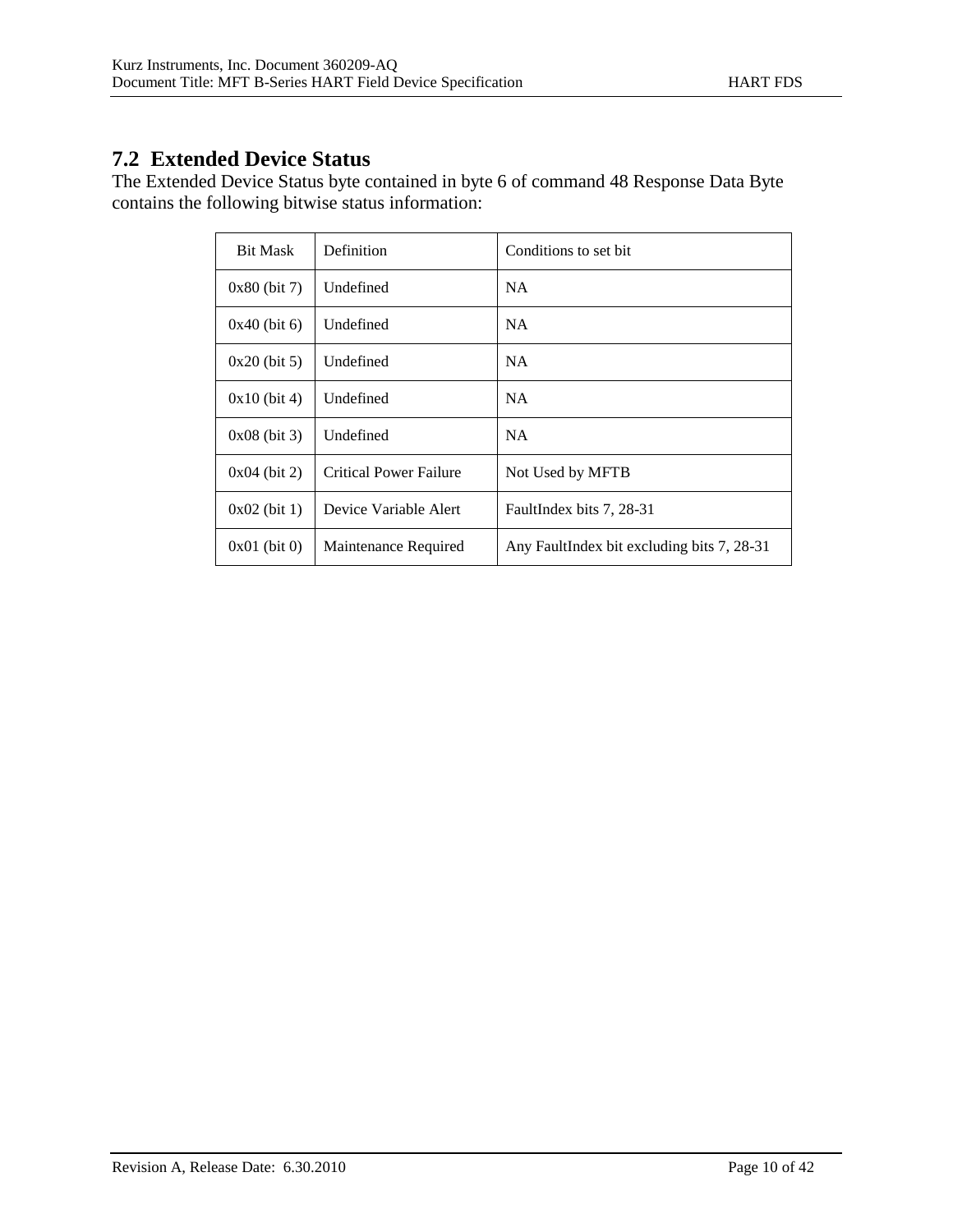## **7.3 Additional Device Status (Command #48)**

Command #48 returns 9 bytes of additional device status data for the field device. This command should be sent whenever Bit #4 (More Status Available) or Bit #7 (Device Malfunction) is set in the Device Status byte to determine the exact nature of the alert, warning, alarm, or malfunction.

The following bitwise status indications are provided in the Additional Device Status response:

| <b>Byte</b>                                     | <b>Bit</b>     | <b>Meaning</b>                                                                                   |
|-------------------------------------------------|----------------|--------------------------------------------------------------------------------------------------|
| Byte 0                                          | $\Omega$       | RP resistance above high limit                                                                   |
| Device Specific Status 0                        | 1              | RP resistance below low limit                                                                    |
| MFTB FaultIndex Byte 0                          | 2              | RTC resistance above high limit                                                                  |
|                                                 | 3              | RTC resistance below low limit                                                                   |
|                                                 | $\overline{4}$ | Wire Resistance above high limit                                                                 |
|                                                 | 5              | Sensor RPS lead open circuit                                                                     |
|                                                 | 6              | High sensor or wire leakage<br>current. S-GND below 100K ohms                                    |
|                                                 | $\overline{7}$ | Flow rate above design limit                                                                     |
| Byte 1                                          | $0 - 1$        | Undefined                                                                                        |
| Device Specific Status 1                        | 2              | ADC failed to convert data                                                                       |
| <b>MFTB</b> FaultIndex Byte 1                   | 3              | Sensor control stop responding                                                                   |
|                                                 | 4              | Sensor control crowbar engaged                                                                   |
|                                                 | 5              | Sensor type does not match config                                                                |
|                                                 | 6              | Abnormal sensor node voltages                                                                    |
|                                                 | 7              | Unable to write new config file                                                                  |
| Byte 2                                          | $\theta$       | Sensor type does not match board                                                                 |
| Device Specific Status 2                        | $1 - 7$        | Undefined                                                                                        |
| MFTB FaultIndex Byte 2                          |                |                                                                                                  |
| Byte 3                                          | $0 - 3$        | Undefined                                                                                        |
| Device Specific Status 3                        | $\overline{4}$ | HART Warning: Subsystem Fail                                                                     |
| MFTB FaultIndex Byte 3                          | 5              | Sensor leak warning S-GND below<br>100K ohms                                                     |
|                                                 | 6              | Power was applied (momentary)                                                                    |
|                                                 | $\overline{7}$ | Change made to configuration<br>(momentary)                                                      |
| Byte $\overline{4}$<br>Device Specific Status 4 | $\overline{0}$ | Device in Diagnostic Mode<br>MFTB SensorTestFlag is set                                          |
|                                                 | 1              | Fixed current output                                                                             |
|                                                 | $\overline{c}$ | Fault Event in MFTB – ie any bit<br>in FaultIndex is set except<br>POWER_ON and<br>CONFIG_CHANGE |
|                                                 | 3              | Analog output is saturated                                                                       |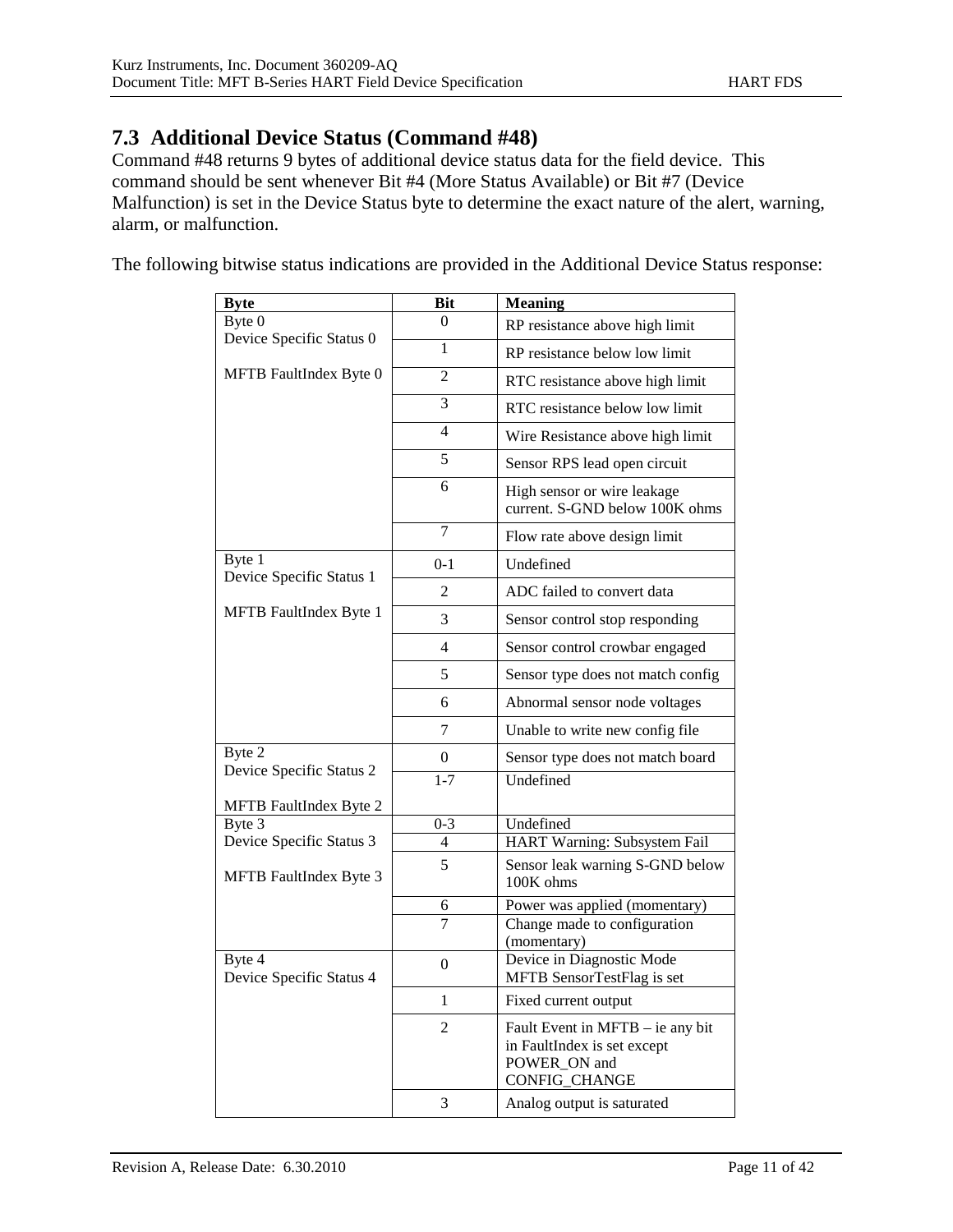|                                         | $\overline{4}$             | <b>MFTB</b> Alarm 1              |
|-----------------------------------------|----------------------------|----------------------------------|
|                                         | 5                          | <b>MFTB</b> Alarm 2              |
|                                         | $6-7$                      | Undefined                        |
| Byte 5                                  | $\Omega$                   | Zero Drift Test in progress      |
| Device Specific Status 5                | 1                          | Mid-span Drift Test in progress  |
|                                         | $\overline{2}$             | Full-span Drift Test in progress |
|                                         | 3                          | Drift Check Cycle All Tests      |
|                                         | 4                          | <b>Purge Start Flag</b>          |
|                                         | $5 - 7$                    | Undefined                        |
| Byte 6<br><b>Extended Device Status</b> | 0                          | Maintenance Required             |
|                                         | 1                          | Device Variable Alert            |
| See Section 7.2                         | $2 - 7$                    | Undefined                        |
| Byte 7<br>Device Operating Mode         | <b>NOT USED</b><br>by MFTB | Undefined                        |
| Byte 8<br>Standardized Status 0         | <b>NOT USED</b><br>by MFTB | Undefined                        |

"Undefined" bits are always set to 0.

The bits in the FaultIndex are set or cleared by the self-test executed at power up, or following a reset or self-test command. They are also set by any error/failure detected during continuous self-testing while the flow meter is operational.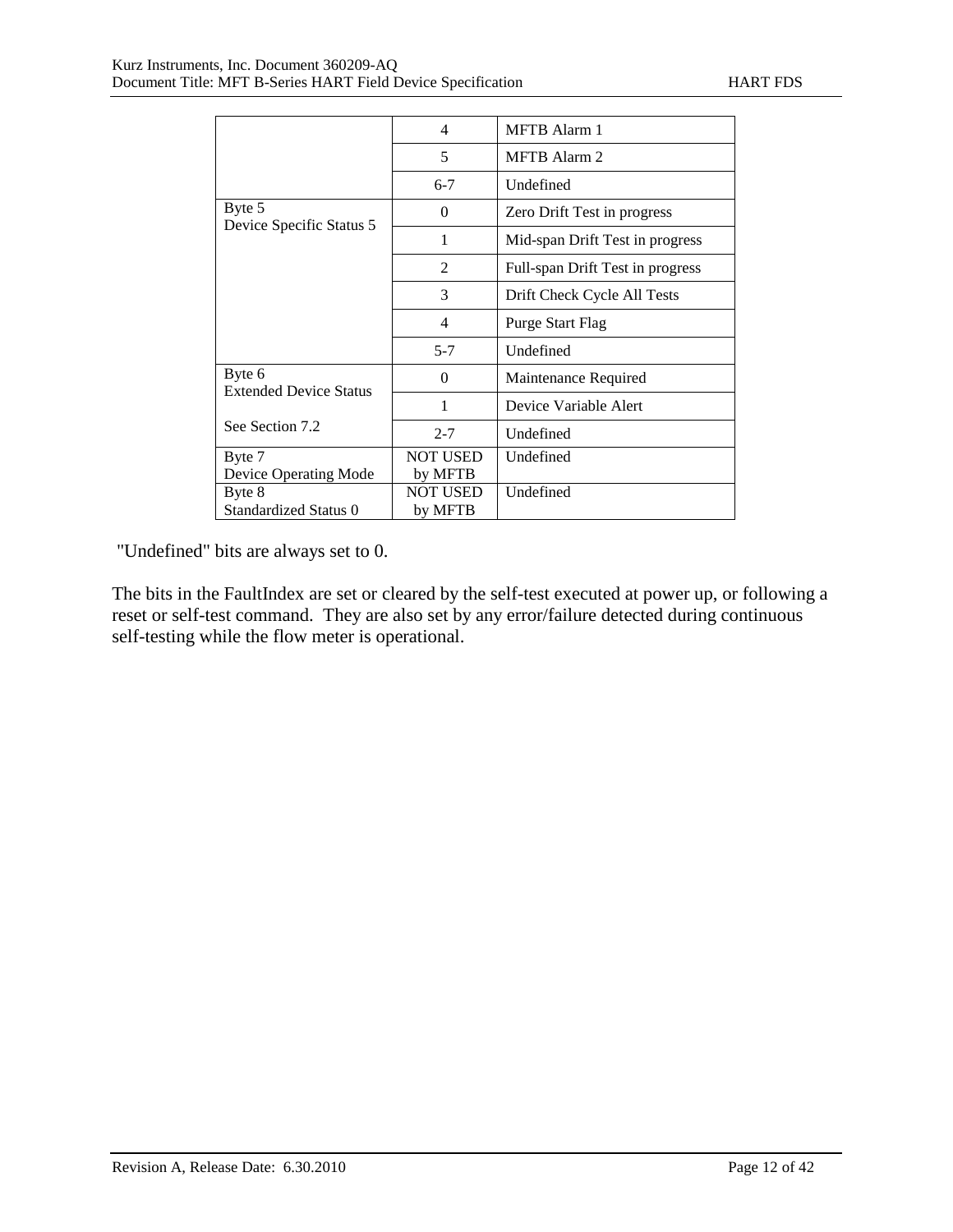All Universal Commands are implemented as specified in the HART Universal Command Specification – HCF\_SPEC-127, including Command 38 – Reset Configuration Changed Flag and Command 48 – Read Additional Device Status.

Command #3 – Read Dynamic Variables and Loop Current, returns PV, SV, TV (Temperature), QV (Totalized Flow) for a total of 24 bytes of response data.

Command #9 – Read Device Variables with Status; the following Device Variable Codes are applicable – 00=PV, 01=SV, 02=TV, 03=QV.

## **9. COMMON-PRACTICE COMMANDS**

### **9.1 Supported Commands**

The following common-practice commands are implemented:

- 34 Write PV Damping Value
- 35 Write PV Range Values
- 36 Set PV Upper Range Value
- 37 Set PV Lower Range Value
- 40 Enter/Exit Fixed Current Mode
- 41 Perform Device Self-Test
- 42 Perform Master Reset
- 44 Write PV Units
- 45 Trim AO1 DAC Zero
- 46 Trim AO1 DAC Span

### **9.2 Burst Mode**

This Field Device does not support Burst Mode.

### **9.3 Catch Device Variable**

This Field Device does not support Catch Device Variable.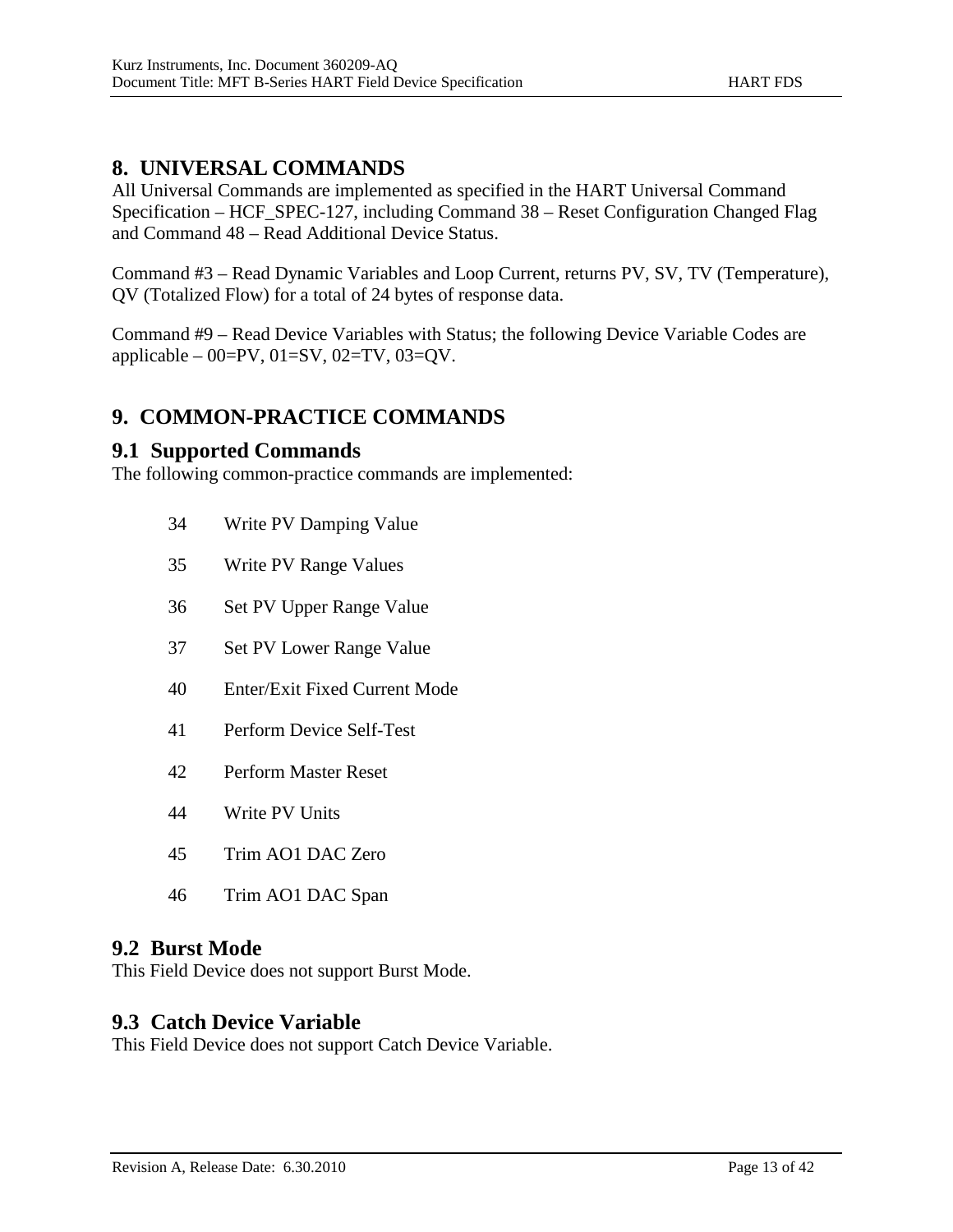## **10. DEVICE-SPECIFIC COMMANDS**

The following device-specific commands are implemented:

- Read Correction Factor Data
- Write Correction Factor Data
- Read Current Correction Factor
- Read Flow Area
- Write Flow Area
- Read Last Cal Date
- Read Purge Parameters
- Write Purge Parameters
- Start Purge Cycle
- Read Zero-Mid-Span Drift Check Parameters
- Write Zero-Mid-Span Drift Check Parameters
- Read Zero-Mid-Span Drift Check Results
- Start Zero-Mid-Span Drift Check Test
- Read Diagnostic Data
- Reset Totalizer
- Read Standard Conditions
- Write Standard Conditions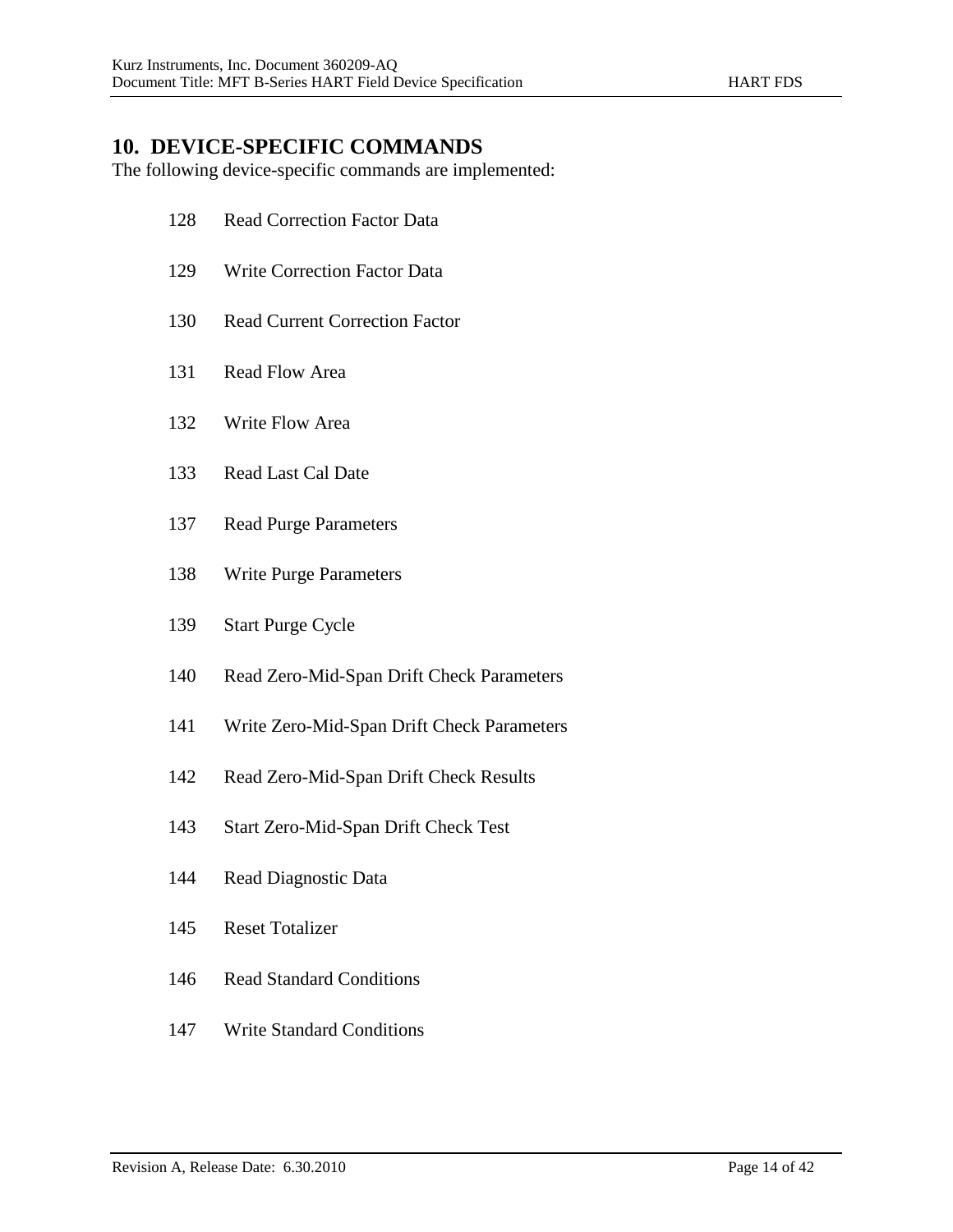## **10.1 Command 128: Read Correction Factor Data**

Reads the Field Calibration Correction Factor and the 8 set(s) of Variable Correction Factors (VCF) from the device. The VCF are data pairs that define a Reference Flow (or Velocity) and the Observed/Actual Flow (or Velocity). The number of valid VCF pairs - NCorrPts is included in the response data. This value defines the number of VCF sets that are currently used in the process data calculations.

#### **Request Data Bytes**

| <b>Byte</b> | <b>Format</b> | <b>Description</b> |
|-------------|---------------|--------------------|
| <b>None</b> |               |                    |

#### **Response Data Bytes**

| <b>Byte</b> | Format     | <b>Description</b>                                                     |
|-------------|------------|------------------------------------------------------------------------|
| $\theta$    | Enum       | Correction Factor Unit Code (see Section 11.1)                         |
| $1-4$       | Float      | <b>Field Calibration Correction Factor</b>                             |
| 5           | Unsigned-8 | Number of Variable Correction Factor Data Sets (configured<br>for use) |
| $6-9$       | Float      | Data Point 1 - Reference Flow (or Velocity)                            |
| $10-13$     | Float      | Data Point 1 – Observed Flow (or Velocity)                             |
| $14 - 17$   | Float      | Data Point 2 – Reference Flow (or Velocity)                            |
| 18-21       | Float      | Data Point $2$ – Observed Flow (or Velocity)                           |
| $22 - 25$   | Float      | Data Point 3 – Reference Flow (or Velocity)                            |
| 26-29       | Float      | Data Point 3 – Observed Flow (or Velocity)                             |
| 30-33       | Float      | Data Point 4 – Reference Flow (or Velocity)                            |
| 34-37       | Float      | Data Point $4$ – Observed Flow (or Velocity)                           |
| 38-41       | Float      | Data Point 5 – Reference Flow (or Velocity)                            |
| $42 - 45$   | Float      | Data Point 5 – Observed Flow (or Velocity)                             |
| 46-49       | Float      | Data Point 6 – Reference Flow (or Velocity)                            |
| 50-53       | Float      | Data Point $6$ – Observed Flow (or Velocity)                           |
| 54-57       | Float      | Data Point 7 – Reference Flow (or Velocity)                            |
| 58-61       | Float      | Data Point 7 – Observed Flow (or Velocity)                             |
| $62 - 65$   | Float      | Data Point 8 - Reference Flow (or Velocity)                            |
| 66-69       | Float      | Data Point $8$ – Observed Flow (or Velocity)                           |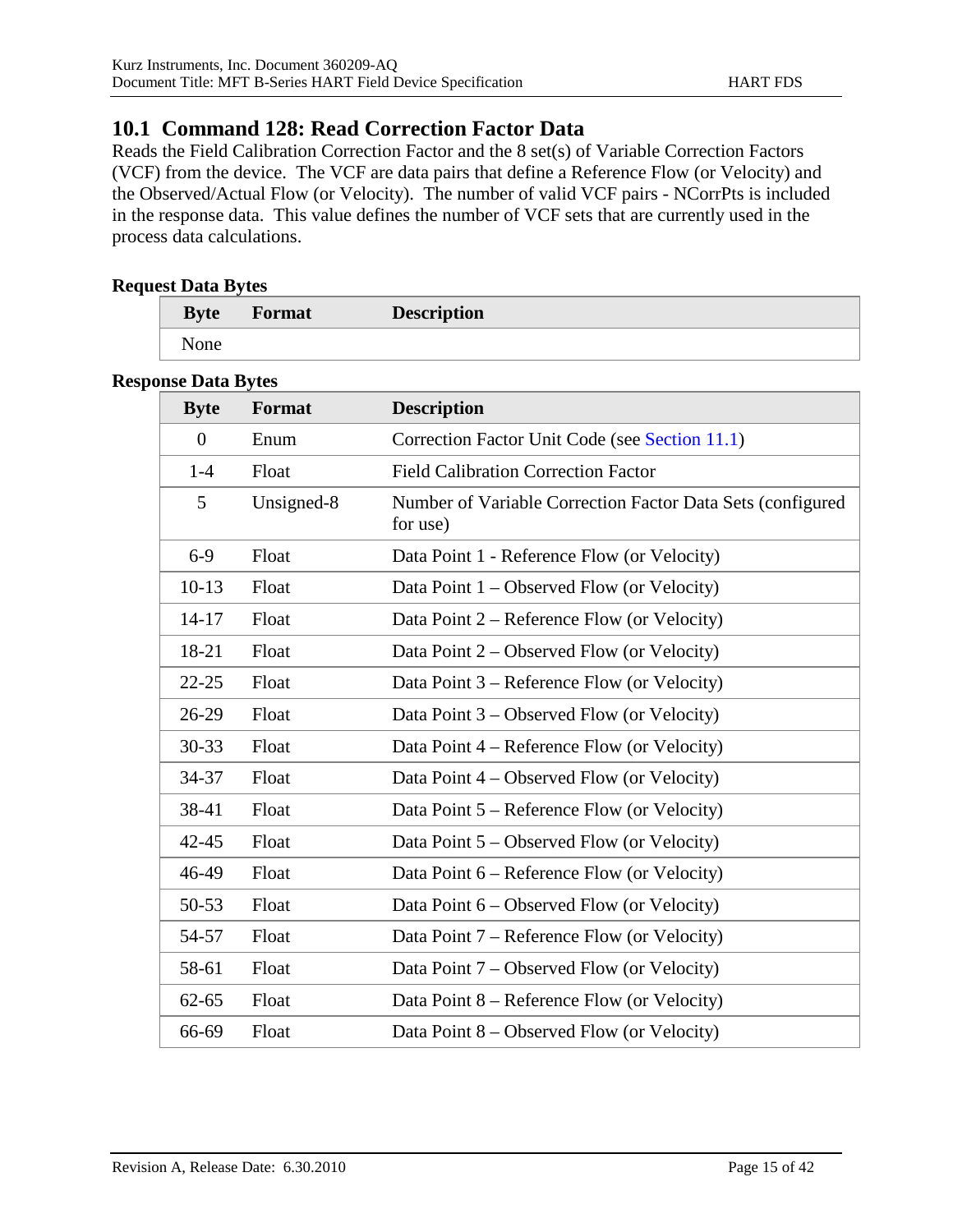| Code | Aass    | <b>Description</b>         |
|------|---------|----------------------------|
|      | Success | No Command-Specific Errors |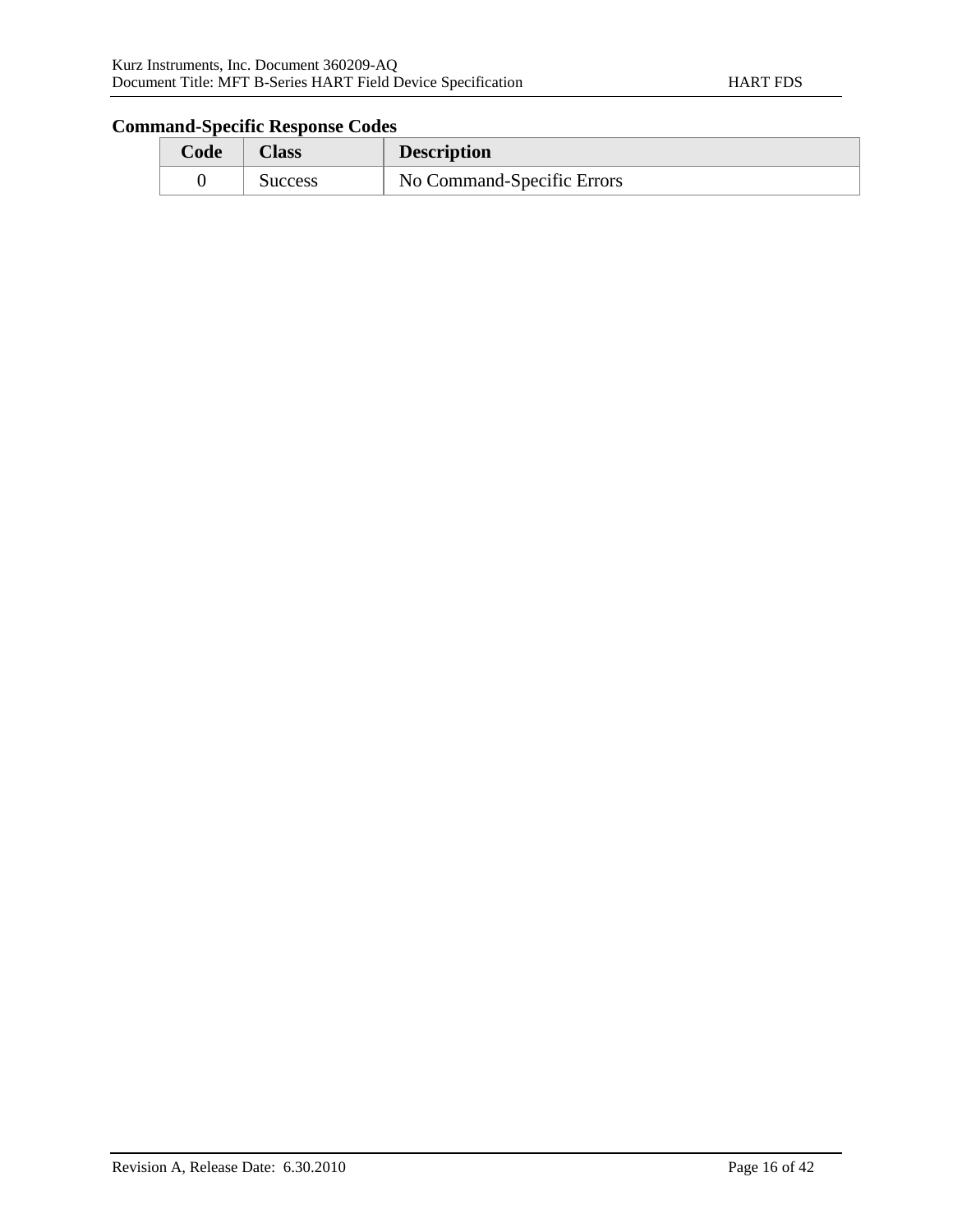## **10.2 Command 129: Write Correction Factor Data**

Writes the Field Calibration Correction Factor and the 8 set(s) of Variable Correction Factors (VCF) from the device.

#### **Request Data Bytes**

| <b>Byte</b>    | Format     | <b>Description</b>                                                     |
|----------------|------------|------------------------------------------------------------------------|
| $\overline{0}$ | Enum       | Correction Factor Unit Code (see Section 11.1)                         |
| $1 - 4$        | Float      | <b>Field Calibration Correction Factor</b>                             |
| 5              | Unsigned-8 | Number of Variable Correction Factor Data Sets (configured<br>for use) |
| $6-9$          | Float      | Data Point 1 - Reference Flow (or Velocity)                            |
| $10-13$        | Float      | Data Point $1 -$ Observed Flow (or Velocity)                           |
| $14 - 17$      | Float      | Data Point 2 – Reference Flow (or Velocity)                            |
| 18-21          | Float      | Data Point $2$ – Observed Flow (or Velocity)                           |
| $22 - 25$      | Float      | Data Point 3 – Reference Flow (or Velocity)                            |
| 26-29          | Float      | Data Point 3 – Observed Flow (or Velocity)                             |
| 30-33          | Float      | Data Point 4 – Reference Flow (or Velocity)                            |
| 34-37          | Float      | Data Point 4 – Observed Flow (or Velocity)                             |
| 38-41          | Float      | Data Point $5$ – Reference Flow (or Velocity)                          |
| $42 - 45$      | Float      | Data Point $5 -$ Observed Flow (or Velocity)                           |
| 46-49          | Float      | Data Point 6 – Reference Flow (or Velocity)                            |
| 50-53          | Float      | Data Point 6 – Observed Flow (or Velocity)                             |
| 54-57          | Float      | Data Point 7 – Reference Flow (or Velocity)                            |
| 58-61          | Float      | Data Point 7 – Observed Flow (or Velocity)                             |
| $62 - 65$      | Float      | Data Point 8 – Reference Flow (or Velocity)                            |
| 66-69          | Float      | Data Point $8$ – Observed Flow (or Velocity)                           |

#### **Response Data Bytes**

| <b>Byte</b> | Format     | <b>Description</b>                                                     |
|-------------|------------|------------------------------------------------------------------------|
| $\theta$    | Enum       | Correction Factor Unit Code (see Section 11.1)                         |
| $1 - 4$     | Float      | <b>Field Calibration Correction Factor</b>                             |
| 5           | Unsigned-8 | Number of Variable Correction Factor Data Sets (configured<br>for use) |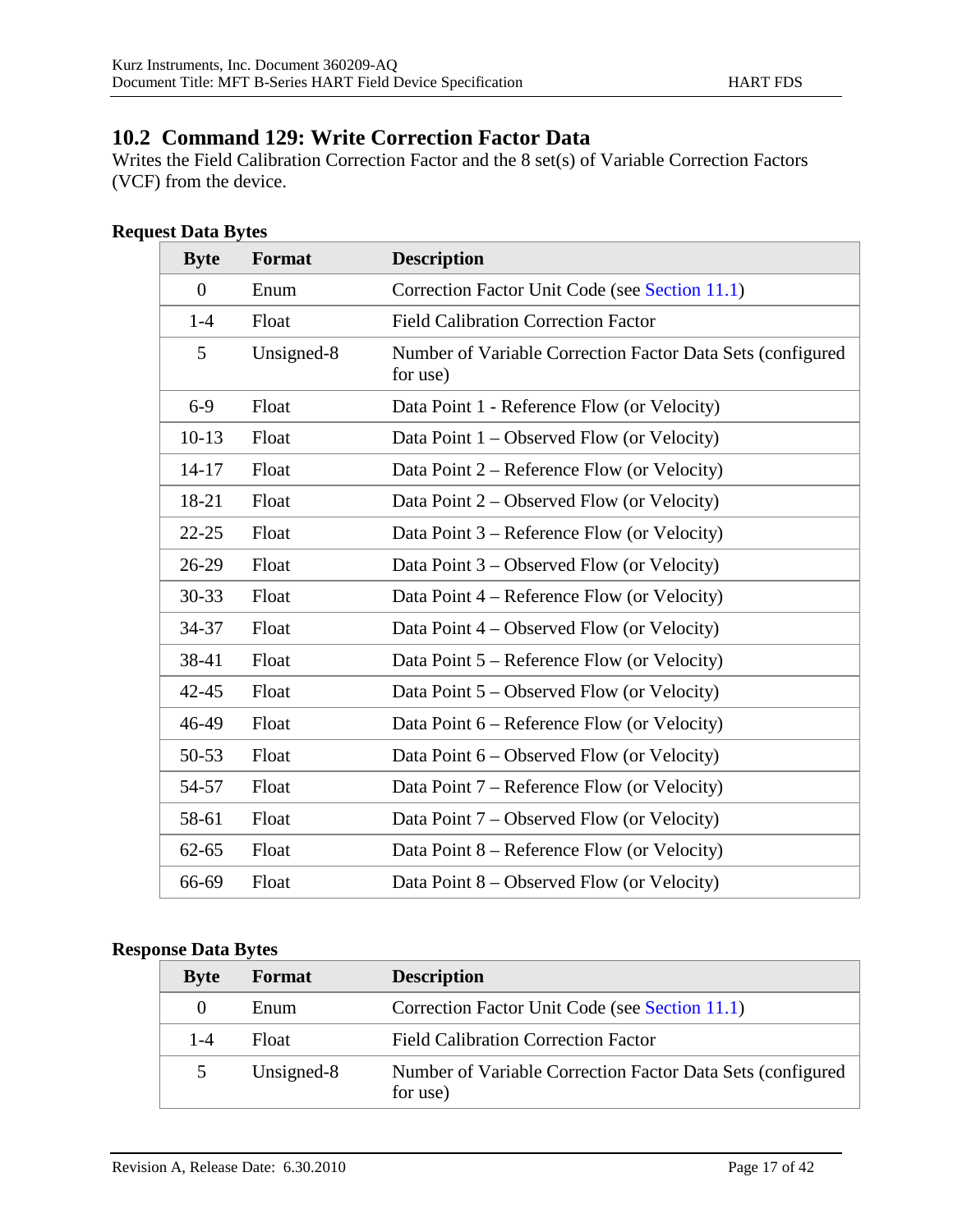| $6-9$     | Float | Data Point 1 - Reference Flow (or Velocity)   |
|-----------|-------|-----------------------------------------------|
| $10-13$   | Float | Data Point $1 -$ Observed Flow (or Velocity)  |
| $14 - 17$ | Float | Data Point 2 – Reference Flow (or Velocity)   |
| 18-21     | Float | Data Point $2$ – Observed Flow (or Velocity)  |
| $22 - 25$ | Float | Data Point 3 – Reference Flow (or Velocity)   |
| $26-29$   | Float | Data Point $3$ – Observed Flow (or Velocity)  |
| $30 - 33$ | Float | Data Point 4 – Reference Flow (or Velocity)   |
| 34-37     | Float | Data Point $4$ – Observed Flow (or Velocity)  |
| 38-41     | Float | Data Point 5 – Reference Flow (or Velocity)   |
| $42 - 45$ | Float | Data Point $5$ – Observed Flow (or Velocity)  |
| 46-49     | Float | Data Point 6 – Reference Flow (or Velocity)   |
| 50-53     | Float | Data Point $6$ – Observed Flow (or Velocity)  |
| 54-57     | Float | Data Point 7 – Reference Flow (or Velocity)   |
| 58-61     | Float | Data Point 7 – Observed Flow (or Velocity)    |
| $62 - 65$ | Float | Data Point $8$ – Reference Flow (or Velocity) |
| 66-69     | Float | Data Point $8$ – Observed Flow (or Velocity)  |

| Code           | <b>Class</b>   | <b>Description</b>          |
|----------------|----------------|-----------------------------|
| $\overline{0}$ | <b>Success</b> | No Command-Specific Errors  |
| $1-2$          |                | Undefined                   |
| 3              | Error          | Parameter too large         |
| $\overline{4}$ | Error          | Parameter too small         |
| 5              | Error          | Too few data bytes received |
| 6              |                | Undefined                   |
| 7              | Error          | In Write Protect Mode       |
| $8 - 11$       |                | Undefined                   |
| 12             | Error          | <b>Invalid Units Code</b>   |
| $13 - 15$      |                | Undefined                   |
| 16             | Error          | <b>Access Restricted</b>    |
| $17 - 31$      |                | Undefined                   |
| 32             | Error          | <b>Busy</b>                 |
| 33-127         |                | Undefined                   |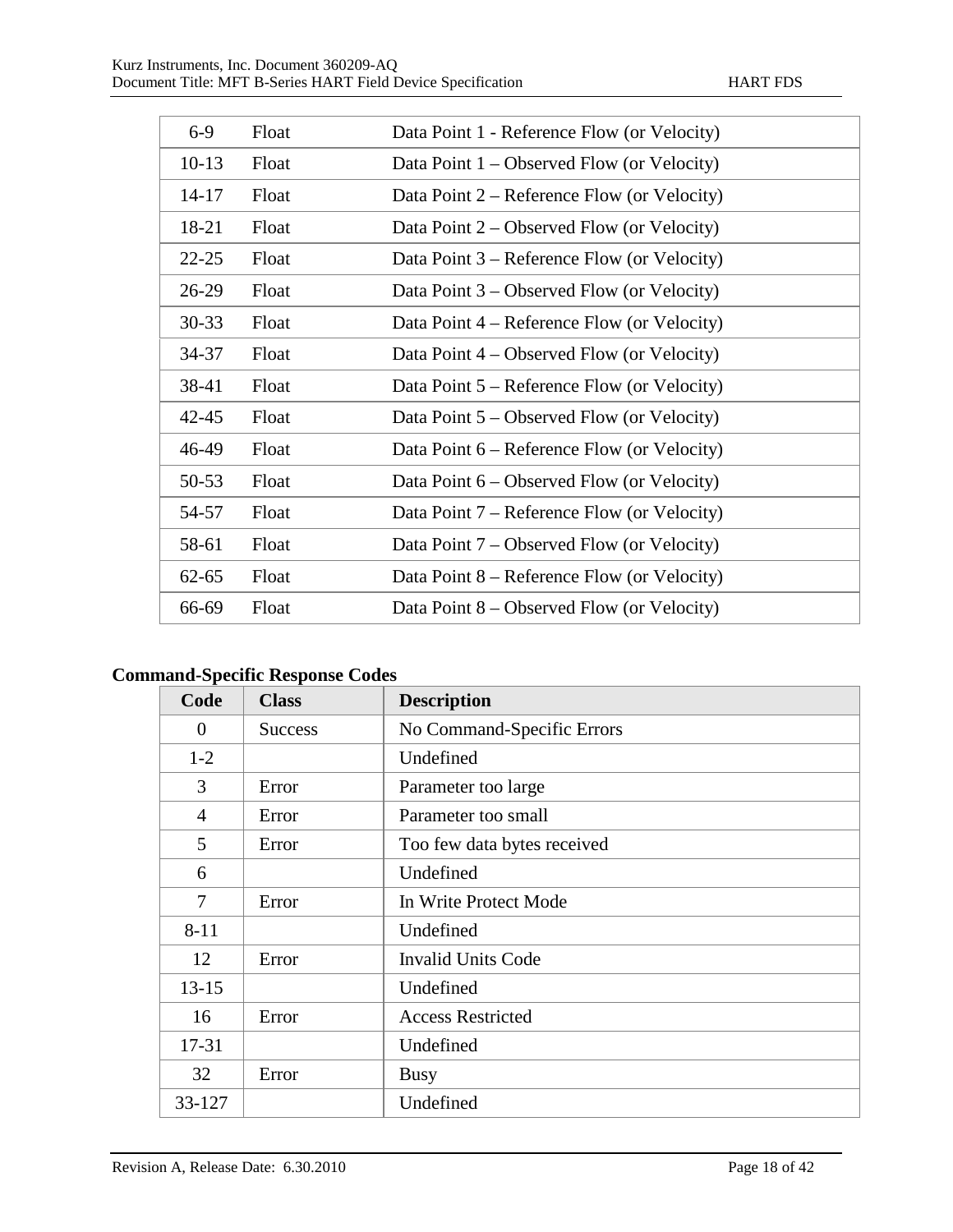## **10.3 Command 130: Read Current Correction Factor**

Reads the Total Correction Factor from the device.

### **Request Data Bytes**

| <b>Byte</b> | Format | <b>Description</b> |  |
|-------------|--------|--------------------|--|
| None        |        |                    |  |

#### **Response Data Bytes**

| <b>Byte</b> | <b>Format</b> | <b>Description</b>             |
|-------------|---------------|--------------------------------|
| $0-3$       | Float         | <b>Total Correction Factor</b> |

| Code | Class          | <b>Description</b>         |
|------|----------------|----------------------------|
|      | <b>Success</b> | No Command-Specific Errors |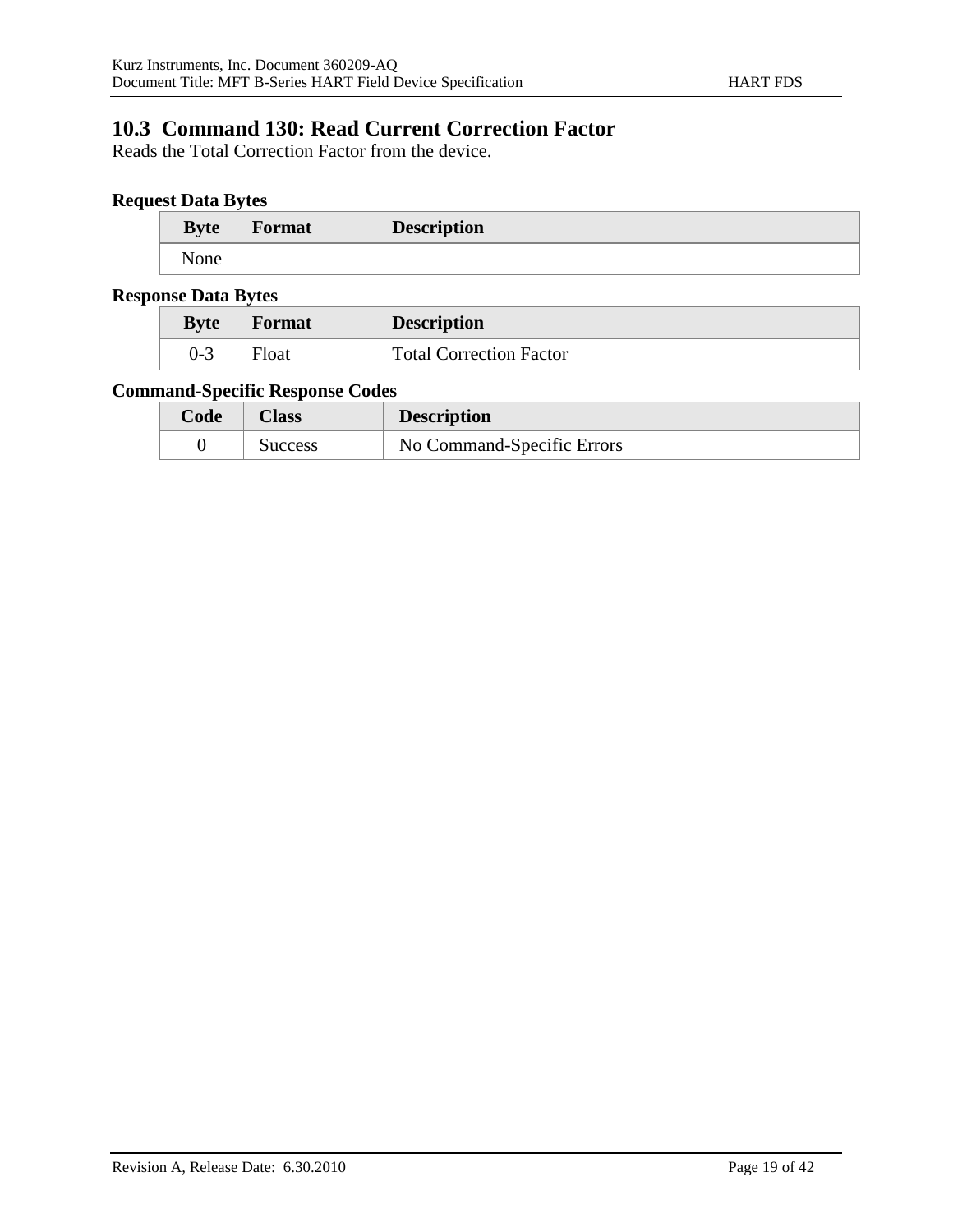## **10.4 Command 131: Read Flow Area**

Read the Flow Area from the device.

### **Request Data Bytes**

| <b>Byte</b> | Format | <b>Description</b> |
|-------------|--------|--------------------|
| None        |        |                    |

#### **Response Data Bytes**

|  | <b>Byte</b> | Format | <b>Description</b>  |  |
|--|-------------|--------|---------------------|--|
|  | 0-3         | Float  | Flow Area           |  |
|  | 4           | Enum   | Flow Area Unit Code |  |

| Code | Aass    | <b>Description</b>         |
|------|---------|----------------------------|
|      | Success | No Command-Specific Errors |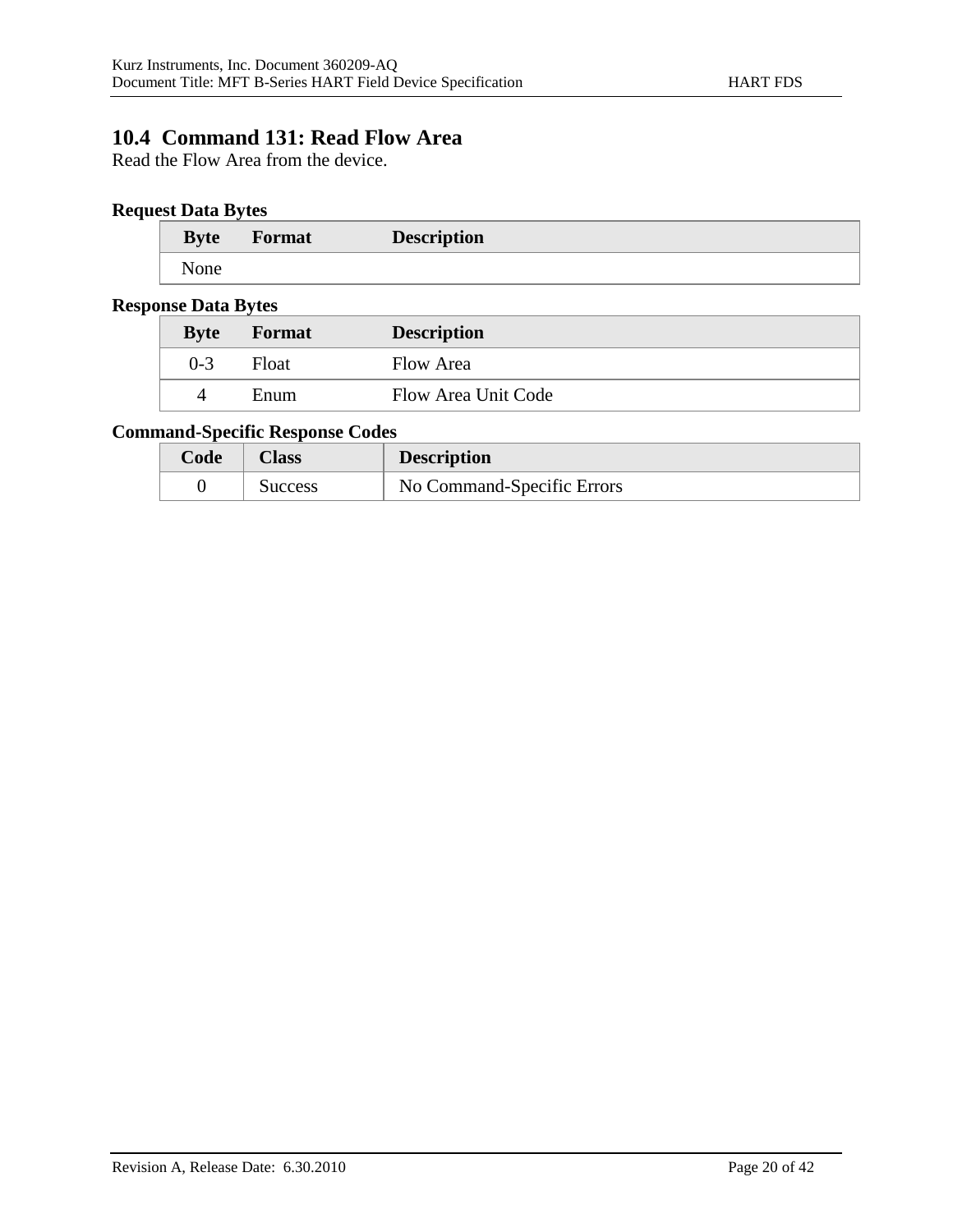## **10.5 Command 132: Write Flow Area**

Writes the Flow Area to the device.

## **Request Data Bytes**

| <b>Byte</b> | <b>Format</b> | <b>Description</b> |  |
|-------------|---------------|--------------------|--|
| $0 - 3$     | Float         | Flow Area          |  |

#### **Response Data Bytes**

| $\frac{1}{2}$<br><b>Byte</b> | <b>Format</b> | <b>Description</b> |
|------------------------------|---------------|--------------------|
| 0-3                          | Float         | Flow Area          |

| Code           | <b>Class</b>   | <b>Description</b>          |
|----------------|----------------|-----------------------------|
| $\theta$       | <b>Success</b> | No Command-Specific Errors  |
| $1 - 2$        |                | Undefined                   |
| 3              | Error          | Parameter too large         |
| $\overline{4}$ | Error          | Parameter too small         |
| 5              | Error          | Too few data bytes received |
| 6              |                | Undefined                   |
| 7              | Error          | In Write Protect Mode       |
| $8 - 11$       |                | Undefined                   |
| 12             | Error          | <b>Invalid Units Code</b>   |
| $13 - 15$      |                | Undefined                   |
| 16             | Error          | <b>Access Restricted</b>    |
| 17-31          |                | Undefined                   |
| 32             | Error          | <b>Busy</b>                 |
| 33-127         |                | Undefined                   |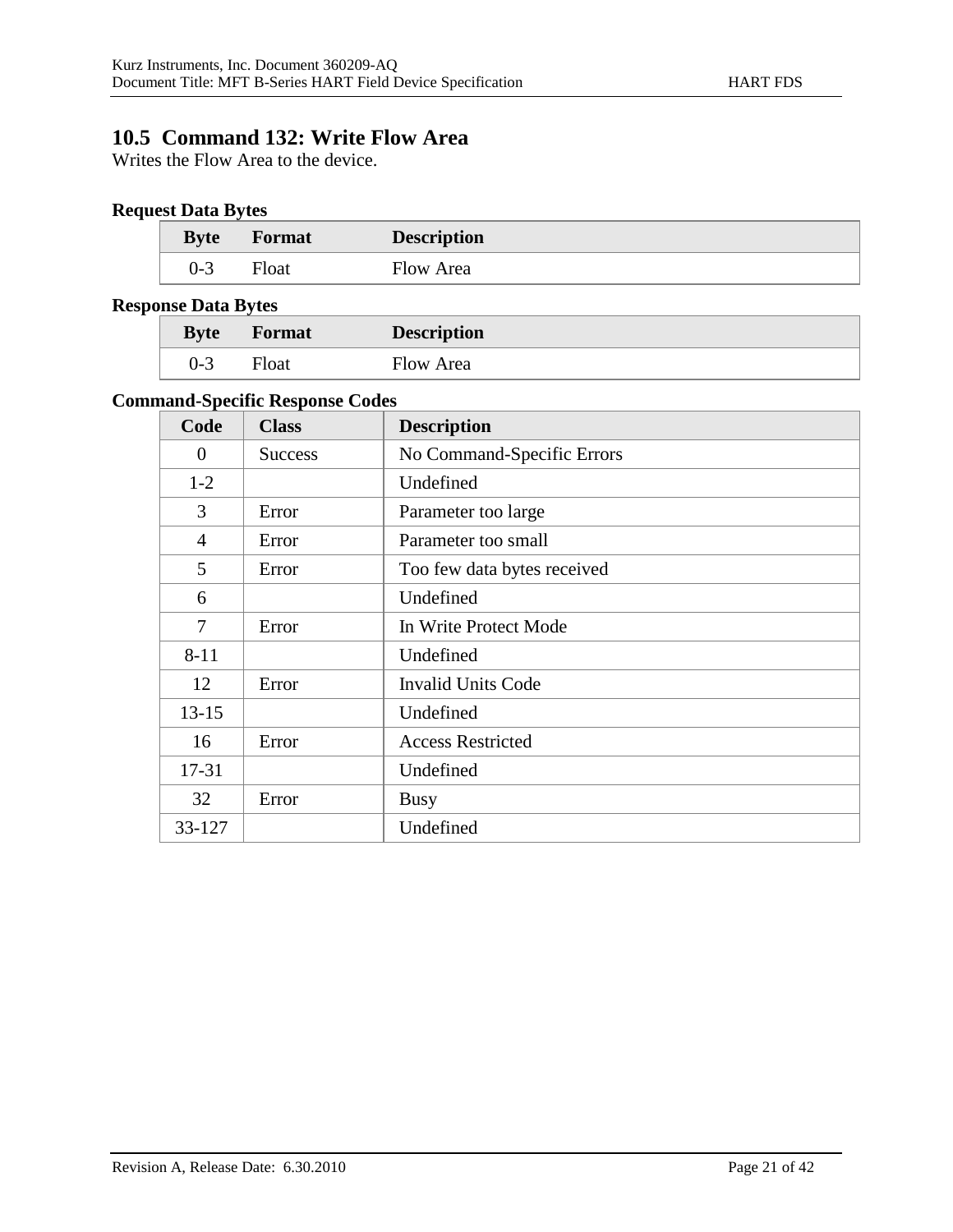## **10.6 Command 133: Read Last Cal Date**

Reads the Last Calibration Date from the device. The device returns the Last Calibration Date as a date string in the form MM-DD-YYYY.

### **Request Data Bytes**

| <b>Byte</b> | Format | <b>Description</b> |
|-------------|--------|--------------------|
| None        |        |                    |

#### **Response Data Bytes**

| <b>Byte</b> | <b>Format</b> | <b>Description</b>           |
|-------------|---------------|------------------------------|
| $0 - 17$    | Latin-1       | <b>Last Calibration Date</b> |

| $\textbf{Code}^{\textcolor{red}{\textbf{}}^{\textcolor{blue}{\textbf{}}}}$ | Class   | <b>Description</b>         |
|----------------------------------------------------------------------------|---------|----------------------------|
|                                                                            | Success | No Command-Specific Errors |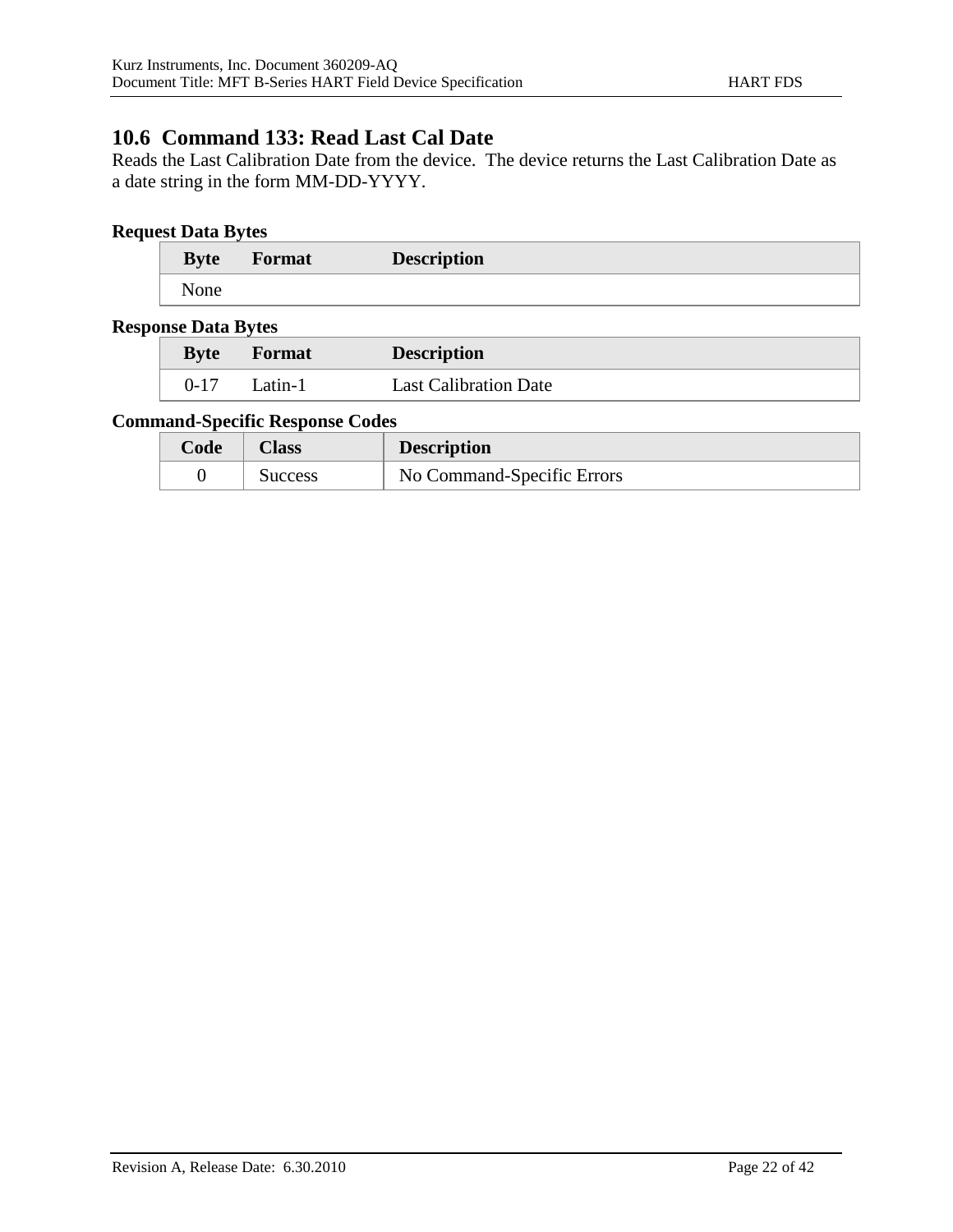### **10.7 Command 137: Read Purge Parameters**

Reads the Purge Parameters from the device. The Purge parameters include the Purge Timer, Purge Assigned DO, Purge Width, Purge Hold Time, Purge Interval.

The Purge Timer sets the automatic purge feature ON or OFF. The state of the purge timer does not affect the ability to initiate a purge cycle using device specific command #139.

The Purge Assigned Digital Output (DO) is a fixed assignment and cannot be changed. It is always setup as DO2. The data is for informational purposes only.

The Purge Width is the time in milliseconds that the device will hold the purge solenoid open when a purge cycle is initiated.

The Purge Hold Time is the time to allow the sensor to recover following a purge. The Purge Hold Time entered is the total time for the entire purge cycle (e.g., a Hold Time of 2000 milliseconds with a Purge Time of 500 milliseconds means that the Purge Relay will be pulsed for 500 milliseconds, followed by an additional 1500 milliseconds of idle time to allow for sensor recovery).

The Purge Interval is used to set the frequency in minutes of the purge cycle when the Purge Timer is set to ON.

| itst Data Dytts |        |                    |  |
|-----------------|--------|--------------------|--|
| <b>Byte</b>     | Format | <b>Description</b> |  |
| None            |        |                    |  |

#### **Request Data Bytes**

#### **Response Data Bytes**

| moc baaa by aco |             |                                                                     |
|-----------------|-------------|---------------------------------------------------------------------|
| <b>Byte</b>     | Format      | <b>Description</b>                                                  |
| $\theta$        | Unsigned-8  | Purge Timer – $0 =$ OFF, $1 =$ ON                                   |
|                 | Unsigned-8  | Assigned Digital Output for the Air Purge Sensor Cleaning<br>System |
| $2 - 3$         | Unsigned-16 | Purge Width                                                         |
| $4 - 5$         | Unsigned-16 | Purge Hold Time                                                     |
| $6 - 7$         | Unsigned-32 | Purge Interval                                                      |

| Code | Class   | <b>Description</b>         |
|------|---------|----------------------------|
|      | Success | No Command-Specific Errors |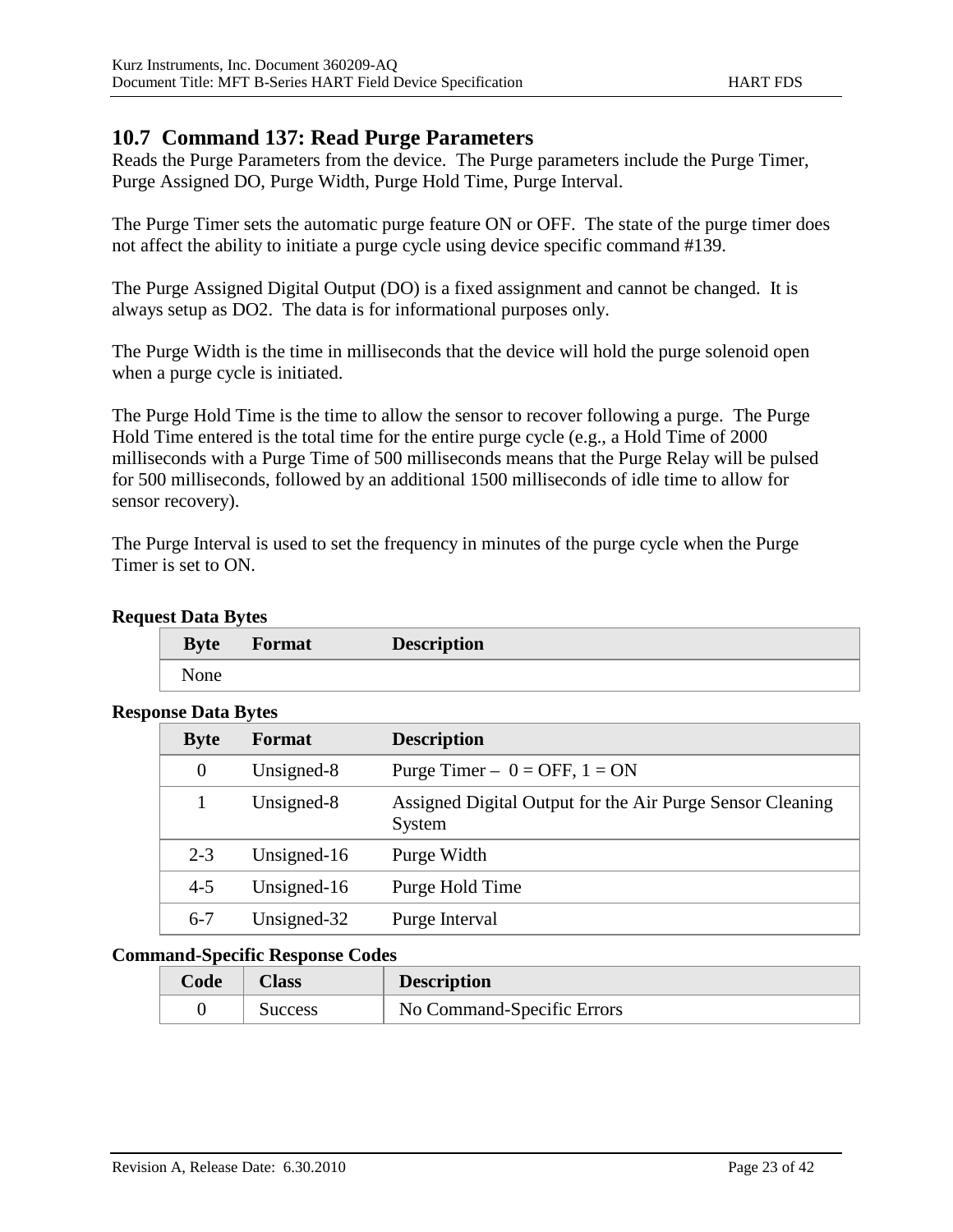## **10.8 Command 138: Write Purge Parameters**

Writes the Purge Parameters to the device. The Purge parameters include the Purge Switch, Purge Assigned DO, Purge Width, Purge Hold Time, Purge Interval. See Section 10.7 – Command 137 for parameter descriptions.

### **Request Data Bytes**

| <b>Byte</b> | Format      | <b>Description</b>                                                  |
|-------------|-------------|---------------------------------------------------------------------|
| $\theta$    | Unsigned-8  | Purge Timer $- 0 =$ OFF, $1 =$ ON                                   |
|             | Unsigned-8  | Assigned Digital Output for the Air Purge Sensor Cleaning<br>System |
| $2 - 3$     | Unsigned-16 | Purge Width                                                         |
| $4 - 5$     | Unsigned-16 | Purge Hold Time                                                     |
| $6-9$       | Unsigned-32 | Purge Interval                                                      |

#### **Response Data Bytes**

| <b>Byte</b>      | <b>Format</b> | <b>Description</b>                                                  |
|------------------|---------------|---------------------------------------------------------------------|
| $\boldsymbol{0}$ | Unsigned-8    | Purge Timer – $0 =$ OFF, $1 =$ ON                                   |
|                  | Unsigned-8    | Assigned Digital Output for the Air Purge Sensor Cleaning<br>System |
| $2 - 3$          | Unsigned-16   | Purge Width                                                         |
| $4 - 5$          | Unsigned-16   | Purge Hold Time                                                     |
| $6-9$            | Unsigned-32   | Purge Interval                                                      |

| Code           | <b>Class</b>   | <b>Description</b>          |
|----------------|----------------|-----------------------------|
| $\overline{0}$ | <b>Success</b> | No Command-Specific Errors  |
| $1-2$          |                | Undefined                   |
| 3              | Error          | Parameter too large         |
| $\overline{4}$ | Error          | Parameter too small         |
| 5              | Error          | Too few data bytes received |
| 6              |                | Undefined                   |
| 7              | Error          | In Write Protect Mode       |
| $8 - 11$       |                | Undefined                   |
| 12             | Error          | <b>Invalid Units Code</b>   |
| $13 - 15$      |                | Undefined                   |
| 16             | Error          | <b>Access Restricted</b>    |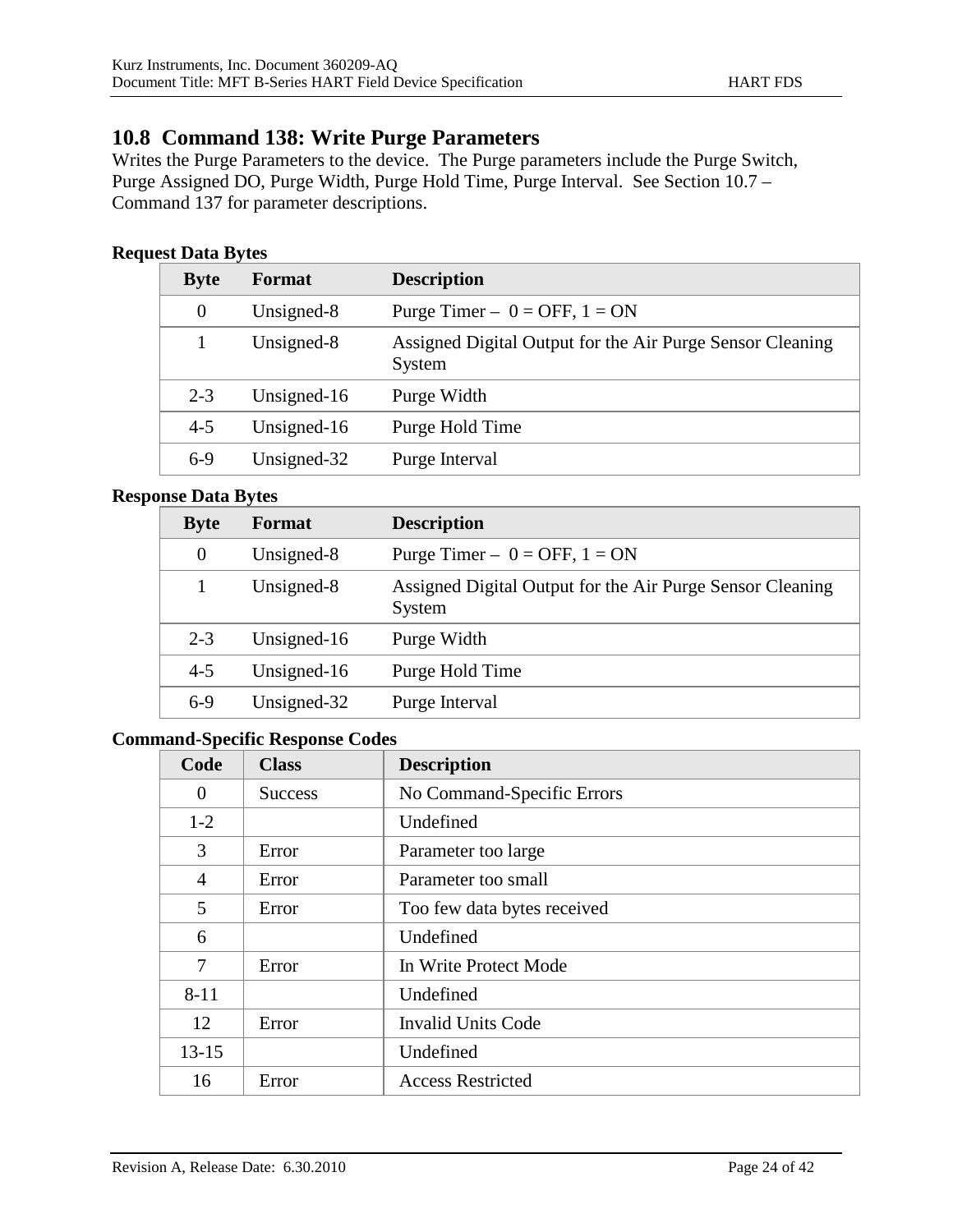| Code   | <b>Class</b> | <b>Description</b> |
|--------|--------------|--------------------|
| 17-31  |              | Undefined          |
| 32     | Error        | <b>Busy</b>        |
| 33-127 |              | Undefined          |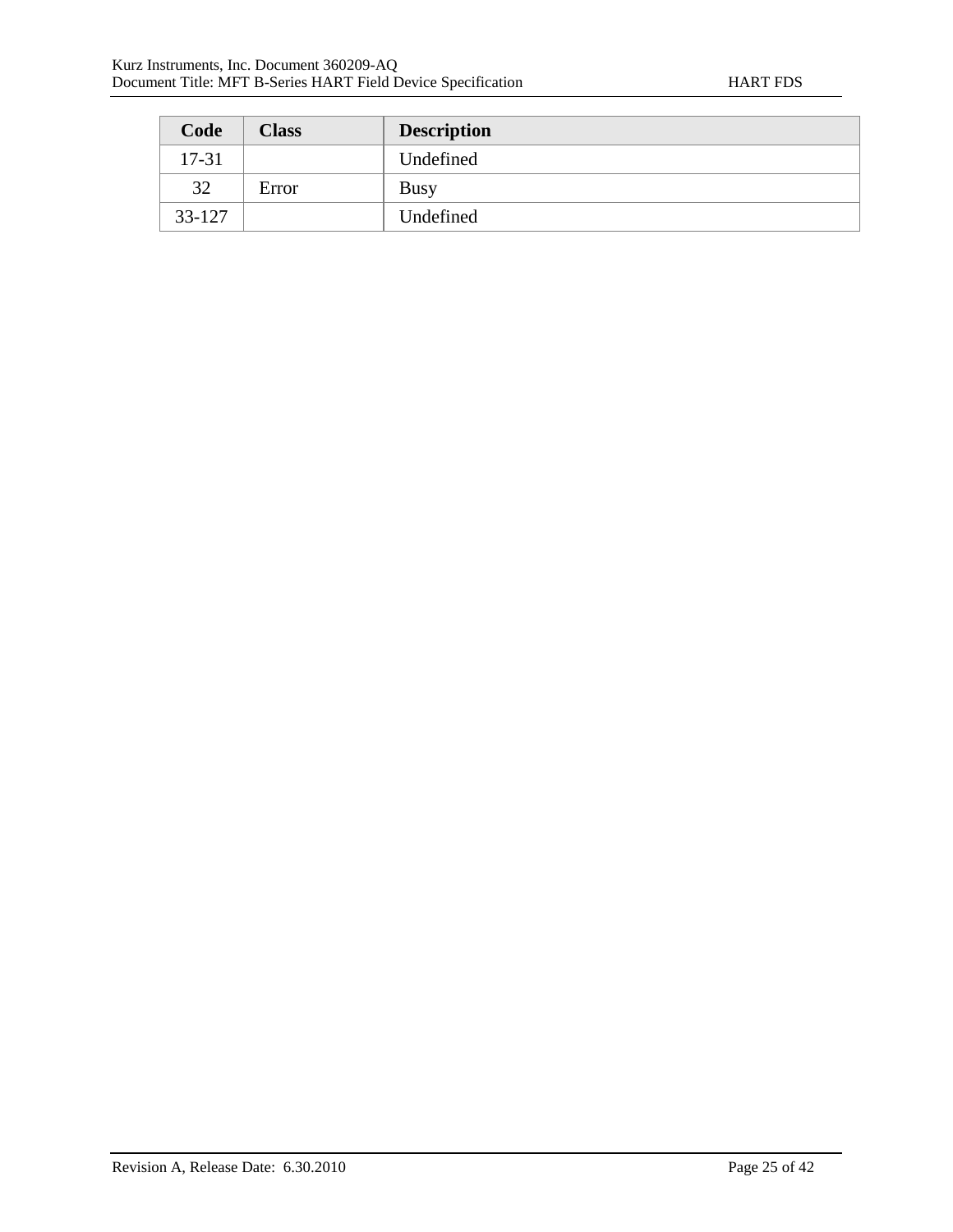## **10.9 Command 139: Start Purge Cycle**

Sends a request to the device to start a Purge Cycle. The device must be configured with the Air Purge Cleaning System and digital output #2 (DO2) must be assigned to this function.

NOTE: The device does not check if the Purge is configured when this command is received; it will always respond with success even if the Purge is not configured.

#### **Request Data Bytes**

| <b>Byte</b> | <b>Format</b> | <b>Description</b> |  |
|-------------|---------------|--------------------|--|
| None        |               |                    |  |

#### **Response Data Bytes**

| <b>Byte</b> | Format | <b>Description</b> |  |
|-------------|--------|--------------------|--|
| None        |        |                    |  |

| Code | <b>Class</b> | <b>Description</b>         |
|------|--------------|----------------------------|
|      | Success      | No Command-Specific Errors |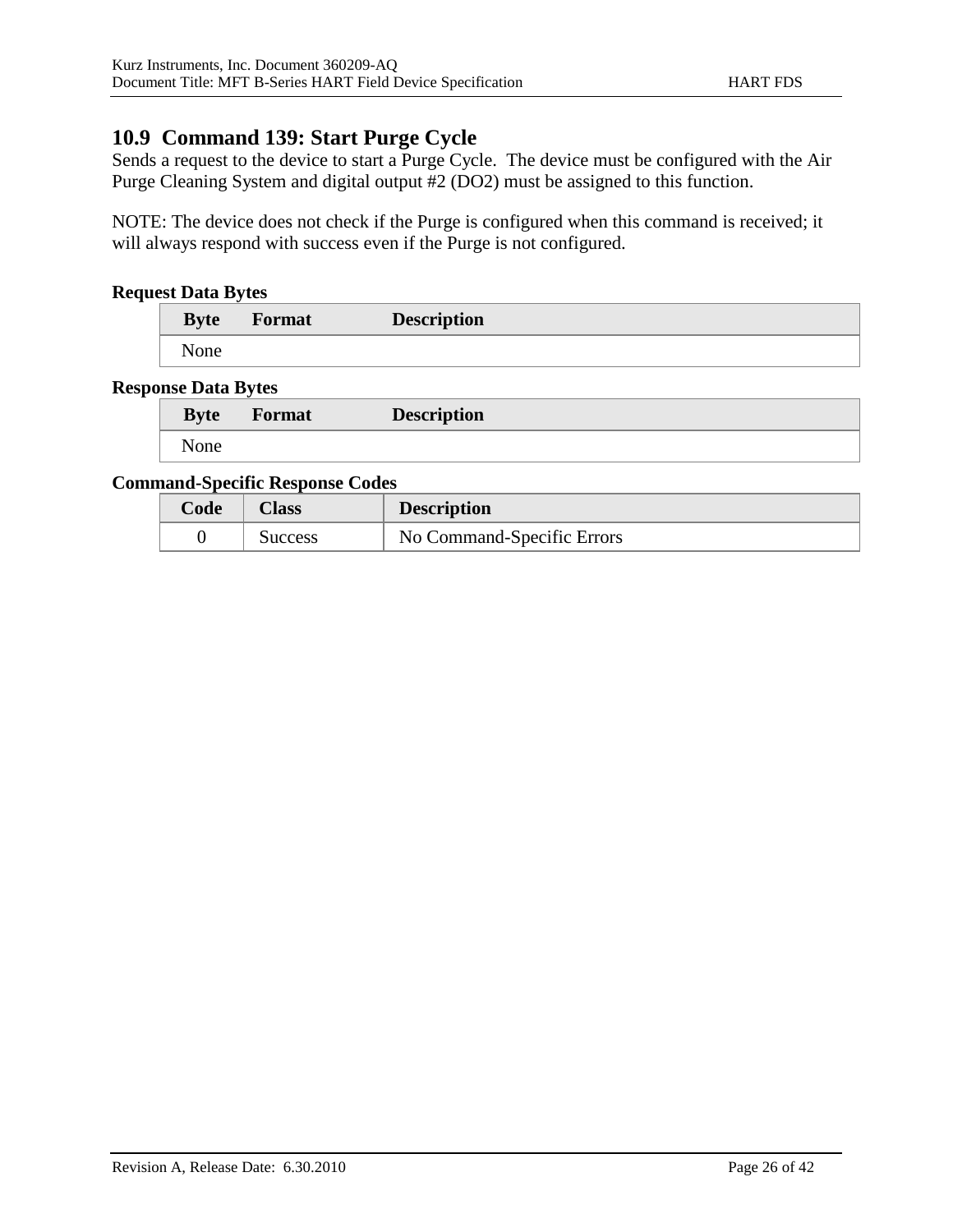### **10.10 Command 140: Read Zero-Mid-Span Drift Check Parameters**

Reads the Zero-Mid-Span Drift Check parameters from the device. The Drift Check parameters include the ON/OFF status of the Auto Drift Check, the Time Interval of the Auto Drift Check, and for each of the Drift Check Tests the % of FS drive voltage and test duration.

The Auto Drift Check Timer configures the internal timer in the device to initiate the Drift Check Tests at a specified interval when it is set to ON. The Drift Check Timer has no effect on triggering the Drift Check Tests using device specific command #143 (ie the user can initiate a Drift Check Test using command #143 if the Drift Check Timer is OFF).

The Drift Check Time Interval defines the periodic interval, in hours that the Drift Check Tests will be initiated by the internal timer.

The % of FS drive voltage and test duration defines the amplitude of the output signal and duration that the output signal is applied for each Drift Check Test. The amplitude is given as a % of full scale of the independent voltage source which is 3.3V. For example, if 10.0% is entered for the % of FS for the Zero Drift Check Test, then 0.33V (10% of 3.3V) will be applied to the 4-20mA output for the Drift Check at Zero.

#### **Request Data Bytes**

| <b>Byte</b> | <b>Format</b> | <b>Description</b> |  |
|-------------|---------------|--------------------|--|
| None        |               |                    |  |

#### **Response Data Bytes**

| <b>Byte</b>      | <b>Format</b> | <b>Description</b>                      |
|------------------|---------------|-----------------------------------------|
| $\boldsymbol{0}$ | Unsigned-8    | Auto Drift Check ON/OFF $-$ 0=OFF, 1=ON |
| $1-2$            | Unsigned-16   | <b>Auto Drift Check Time Interval</b>   |
| $3-6$            | Float         | Zero Drift Check % Full Scale           |
| $7 - 8$          | Unsigned-16   | <b>Zero Drift Check Duration</b>        |
| $9 - 12$         | Float         | Mid Drift Check % Full Scale            |
| $13 - 14$        | Unsigned-16   | <b>Mid Drift Check Duration</b>         |
| $15 - 18$        | Float         | Span Drift Check Full Scale             |
| $19-20$          | Unsigned-16   | <b>Span Drift Check Duration</b>        |

| Code | Class   | <b>Description</b>         |
|------|---------|----------------------------|
|      | Success | No Command-Specific Errors |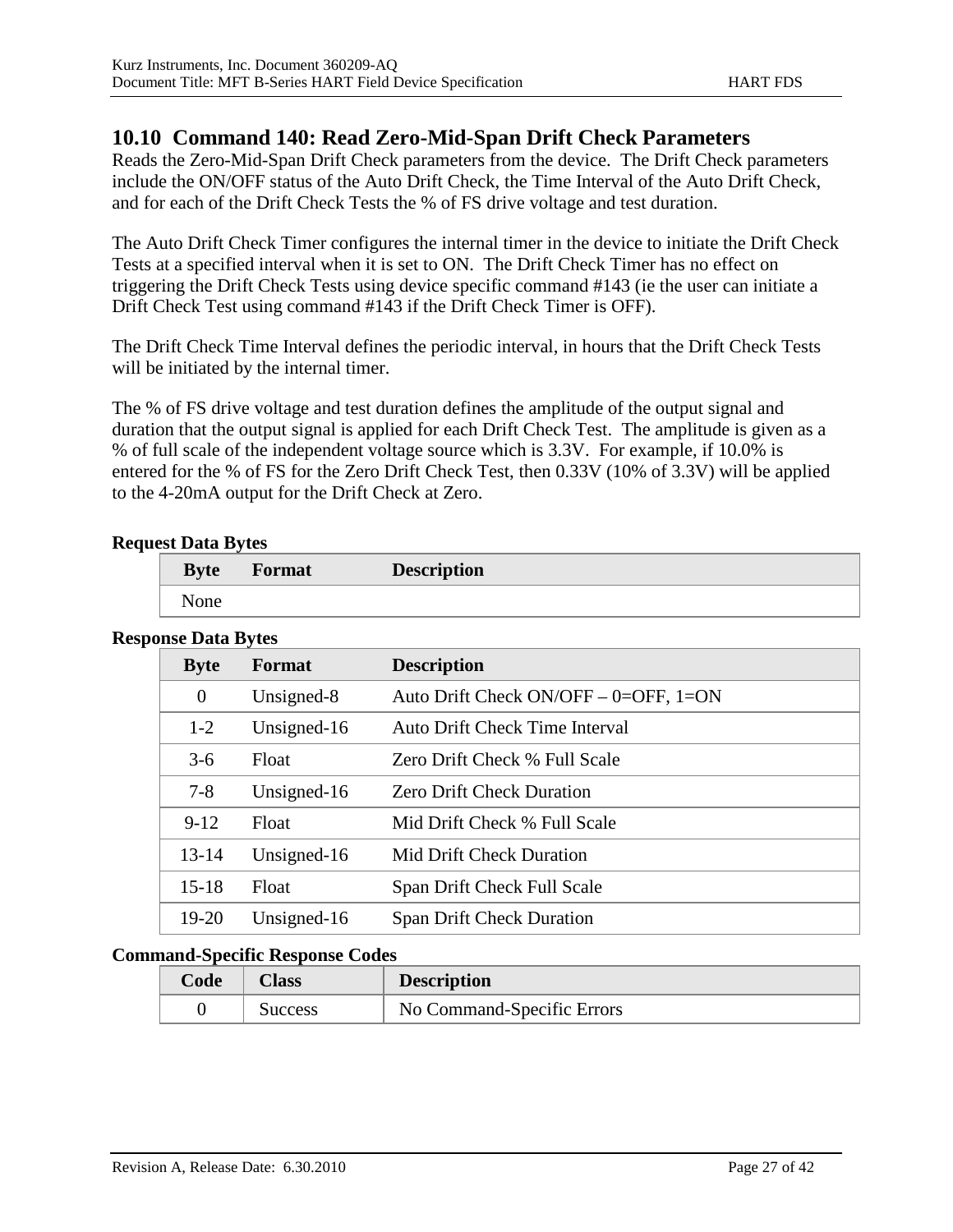### **10.11 Command 141: Write Zero-Mid-Span Drift Check Parameters**

Writes the Zero-Mid-Span Drift Check parameters from the device. The Drift Check parameters include the ON/OFF status of the Auto Drift Check, the Time Interval of the Auto Drift Check, and for each of the Drift Check Tests the % of FS drive voltage and test duration. See Section 10.10 for detailed description of the Drift Check Parameters.

#### **Request Data Bytes**

| <b>Byte</b>    | Format       | <b>Description</b>                      |
|----------------|--------------|-----------------------------------------|
| $\overline{0}$ | Unsigned-8   | Auto Drift Check ON/OFF $-$ 0=OFF, 1=ON |
| $1-2$          | Unsigned-16  | Auto Drift Check Time Interval          |
| $3-6$          | <b>Float</b> | Zero Drift Check % Full Scale           |
| $7 - 8$        | Unsigned-16  | <b>Zero Drift Check Duration</b>        |
| $9-12$         | <b>Float</b> | Mid Drift Check % Full Scale            |
| $13 - 14$      | Unsigned-16  | Mid Drift Check Duration                |
| $15 - 18$      | <b>Float</b> | Span Drift Check Full Scale             |
| 19-20          | Unsigned-16  | <b>Span Drift Check Duration</b>        |

#### **Response Data Bytes**

| <b>Byte</b>    | Format      | <b>Description</b>                      |
|----------------|-------------|-----------------------------------------|
| $\overline{0}$ | Unsigned-8  | Auto Drift Check ON/OFF $-$ 0=OFF, 1=ON |
| $1 - 2$        | Unsigned-16 | Auto Drift Check Time Interval          |
| $3-6$          | Float       | Zero Drift Check % Full Scale           |
| $7 - 8$        | Unsigned-16 | <b>Zero Drift Check Duration</b>        |
| $9 - 12$       | Float       | Mid Drift Check % Full Scale            |
| $13 - 14$      | Unsigned-16 | Mid Drift Check Duration                |
| $15 - 18$      | Float       | Span Drift Check Full Scale             |
| $19 - 20$      | Unsigned-16 | <b>Span Drift Check Duration</b>        |

| Code    | <b>Class</b>   | <b>Description</b>          |
|---------|----------------|-----------------------------|
|         | <b>Success</b> | No Command-Specific Errors  |
| $1 - 2$ |                | Undefined                   |
| 3       | Error          | Parameter too large         |
| 4       | Error          | Parameter too small         |
|         | Error          | Too few data bytes received |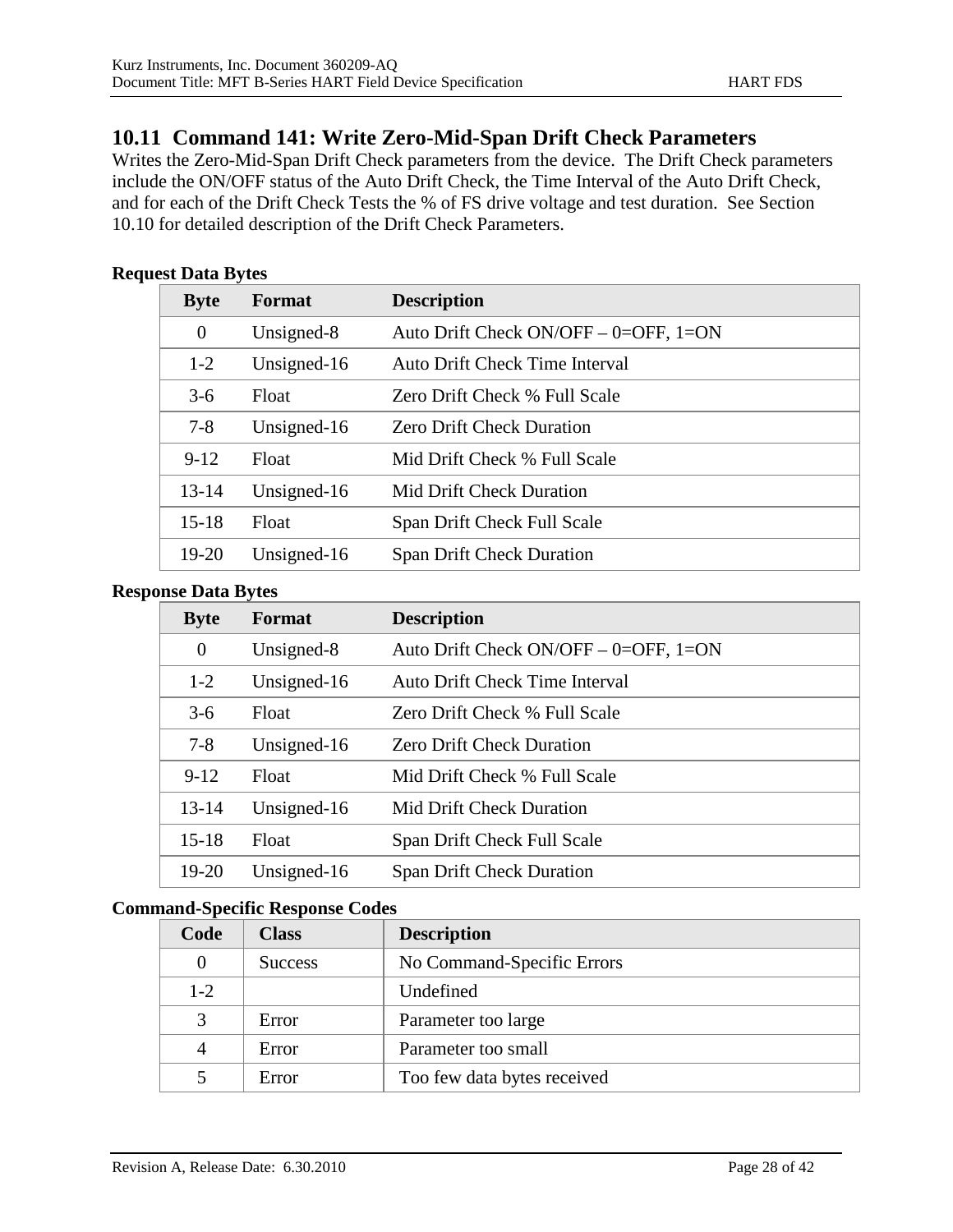| Code           | <b>Class</b> | <b>Description</b>        |
|----------------|--------------|---------------------------|
| 6              |              | Undefined                 |
| $\overline{7}$ | Error        | In Write Protect Mode     |
| $8 - 11$       |              | Undefined                 |
| 12             | Error        | <b>Invalid Units Code</b> |
| $13 - 15$      |              | Undefined                 |
| 16             | Error        | <b>Access Restricted</b>  |
| 17-31          |              | Undefined                 |
| 32             | Error        | <b>Busy</b>               |
| 33-127         |              | Undefined                 |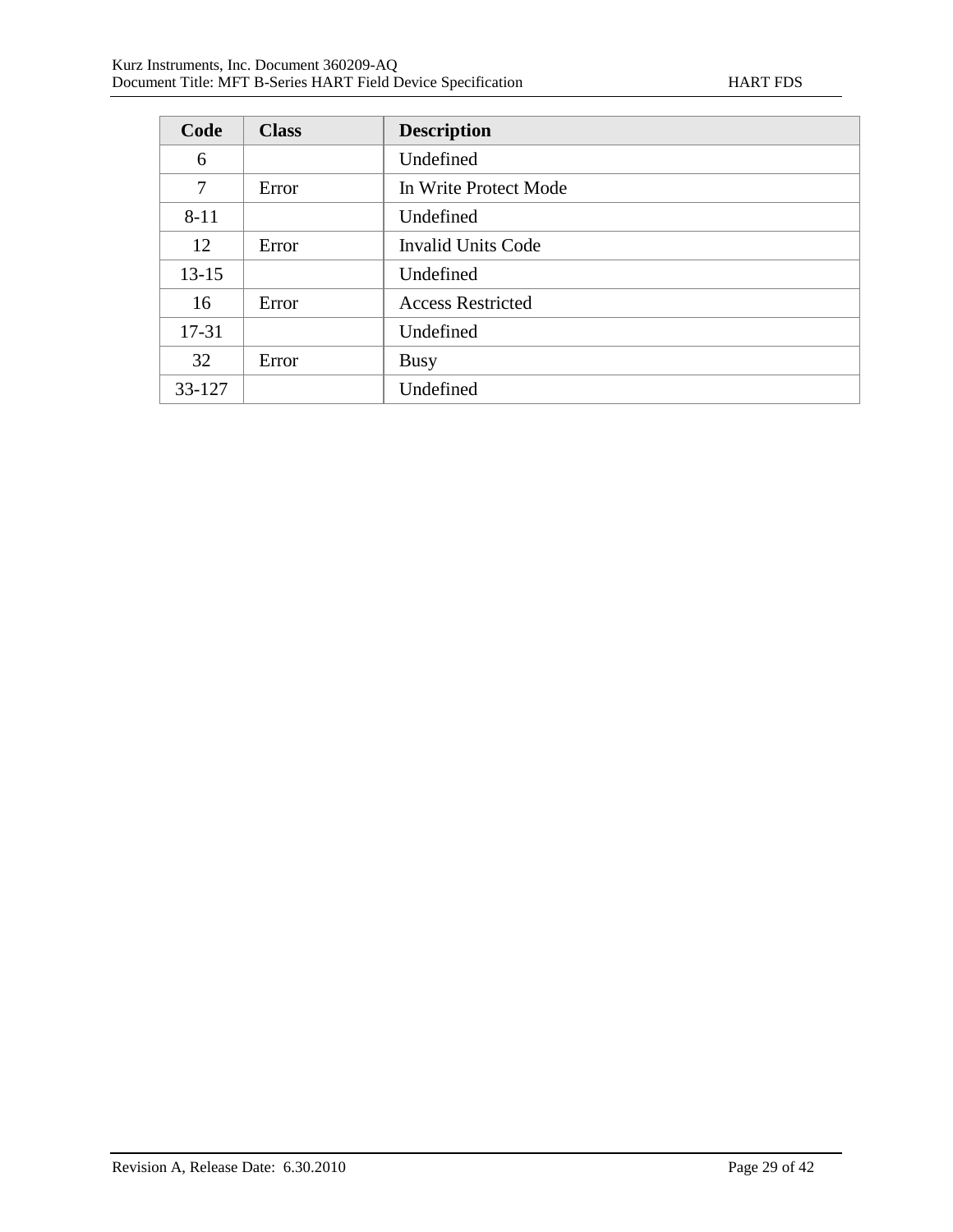## **10.12 Command 142: Read Zero-Mid-Span Drift Check Results**

Reads the Zero-Mid-Span Drift Check results of the last Drift Check Test run. The Drift Check Results include the VCal Input and the corresponding output of the ADC during the Drift Check Test as well as the % Difference between these two values.

### **Request Data Bytes**

| <b>Byte</b> | Format | <b>Description</b> |  |
|-------------|--------|--------------------|--|
| None        |        |                    |  |

#### **Response Data Bytes**

| <b>Byte</b> | Format | <b>Description</b>                                                                          |
|-------------|--------|---------------------------------------------------------------------------------------------|
| $0 - 3$     | Float  | VCal Input used for the Zero Drift Check Test                                               |
| $4 - 7$     | Float  | VCal Output for the Zero Drift Check Test                                                   |
| $8 - 11$    | Float  | Percent Difference between VCal In and VCal Out for the<br><b>Zero Drift Check Test</b>     |
| $12 - 15$   | Float  | VCal Input used for the MidSpan Drift Check Test                                            |
| $16-19$     | Float  | VCal Output for the MidSpan Drift Check Test                                                |
| $20 - 23$   | Float  | Percent Difference between VCal In and VCal Out for the<br>MidSpan Drift Check Test         |
| $24 - 27$   | Float  | VCal Input used for the FullSpan Drift Check Test                                           |
| 28-31       | Float  | VCal Output for the FullSpan Drift Check Test                                               |
| $32 - 35$   | Float  | Percent Difference between VCal In and VCal Out for the<br><b>FullSpan Drift Check Test</b> |

| $\mathcal{L}$ ode | Aass           | <b>Description</b>         |
|-------------------|----------------|----------------------------|
|                   | <b>Success</b> | No Command-Specific Errors |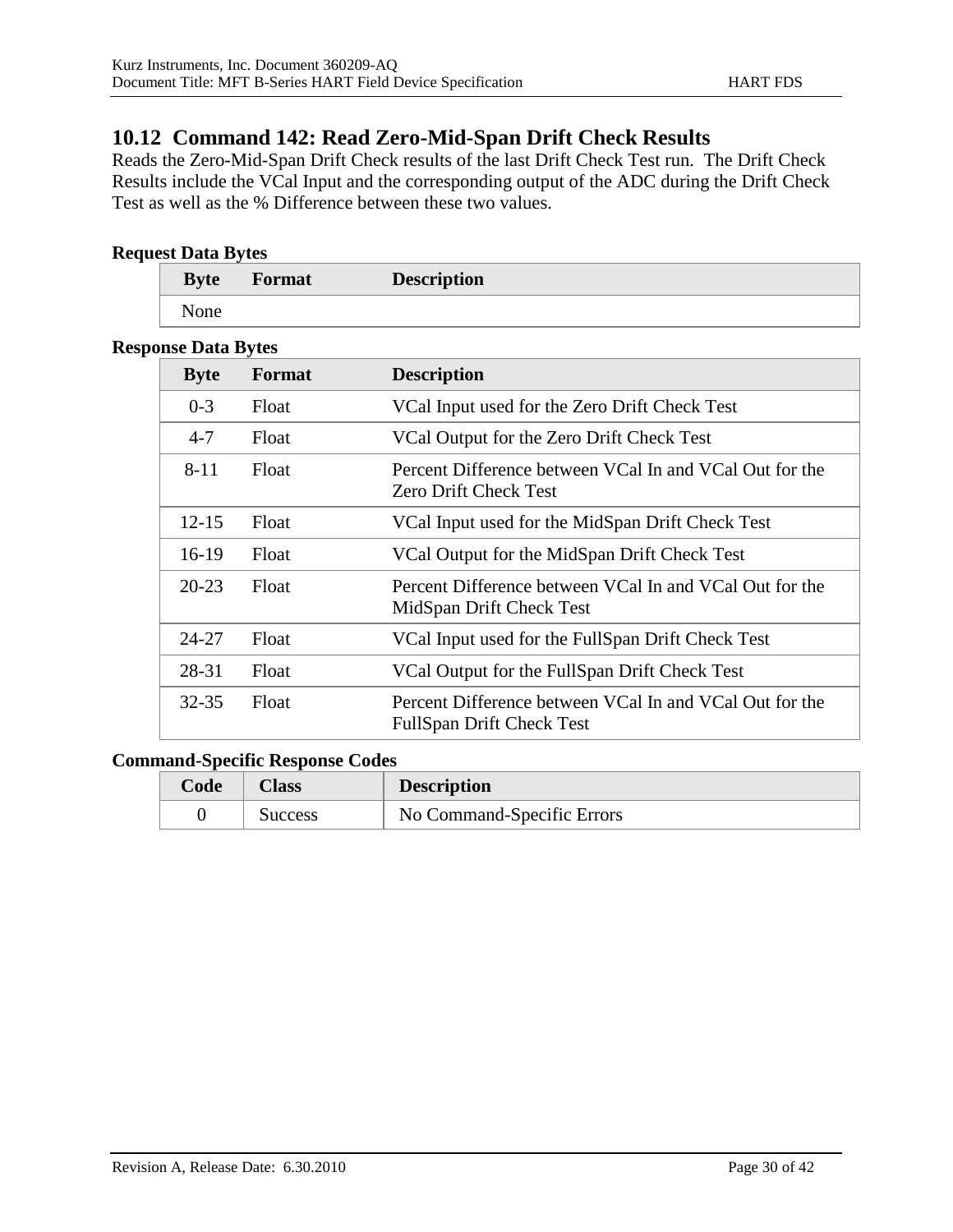## **10.13 Command 143: Start Zero-Mid-Span Drift Check Test**

Sends a command to start a Zero-Mid-Span Drift Check Test. The command includes a Drift Check Command Code specifier that defines which Drift Check Test to run. The valid values are:

0x01 – Zero Drift Check Test 0x02 – Mid-Span Drift Check Test 0x04 – Full-Span Drift Check Test 0x08 – Run All Drift Check Tests

Note: The device does not check if an invalid command code is sent

#### **Request Data Bytes**

| <b>Byte</b> | <b>Format</b> | <b>Description</b>       |
|-------------|---------------|--------------------------|
|             | Unsigned-8    | Drift Check Command Code |

#### **Response Data Bytes**

| <b>Byte</b> | Format     | <b>Description</b>       |
|-------------|------------|--------------------------|
|             | Unsigned-8 | Drift Check Command Code |

| Code | Alass   | <b>Description</b>         |
|------|---------|----------------------------|
|      | Success | No Command-Specific Errors |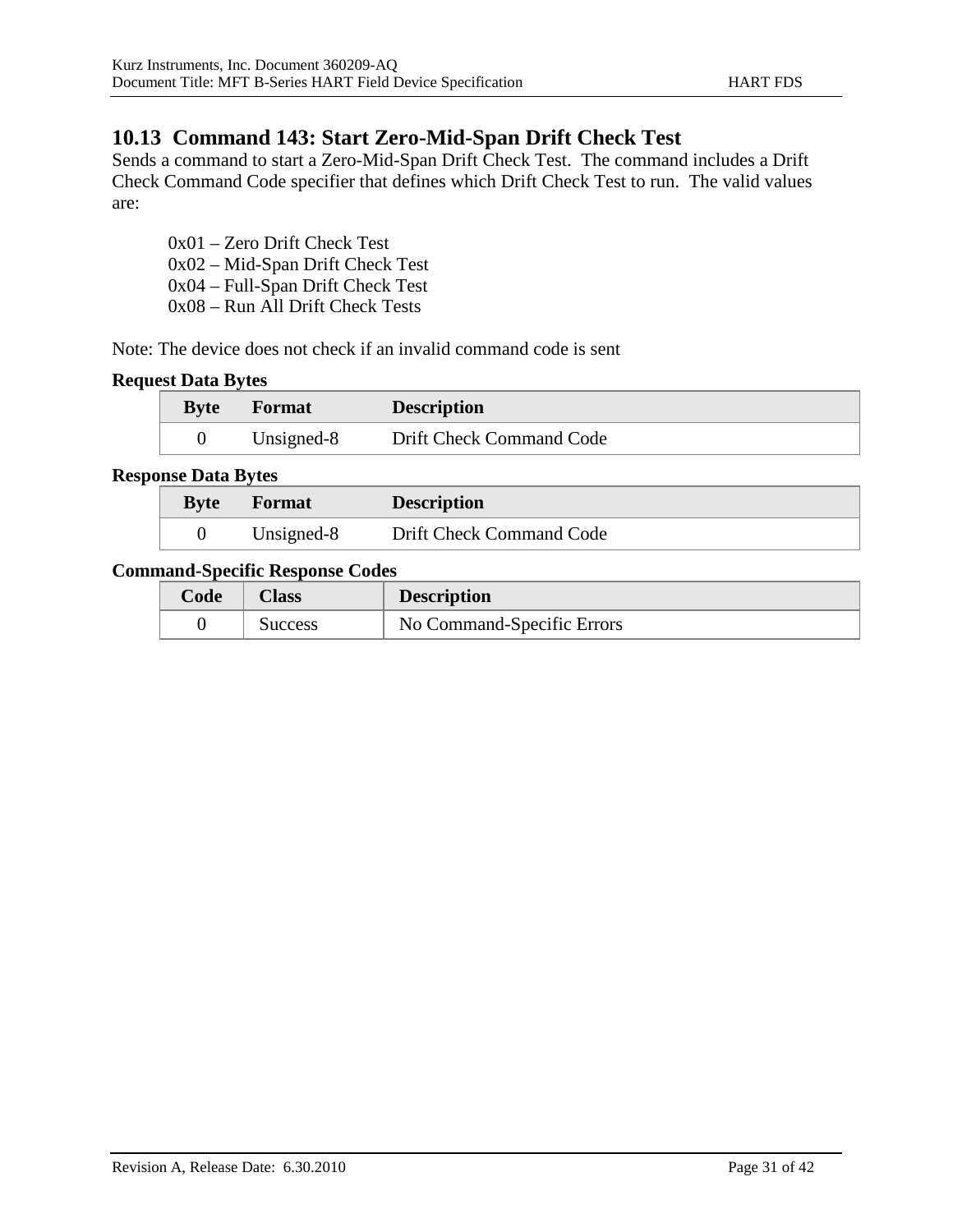# **10.14 Command 144: Read Diagnostic Data**

Reads the Diagnostic Data from the device. The Diagnostic Data includes input voltages, sensor outputs, sensor control data.

#### **Request Data Bytes**

| <b>Byte</b> | Format | <b>Description</b> |
|-------------|--------|--------------------|
| <b>None</b> |        |                    |

#### **Response Data Bytes**

| <b>Byte</b> | Format      | <b>Description</b>               |
|-------------|-------------|----------------------------------|
| $0 - 3$     | Float       | <b>VPs</b>                       |
| $4 - 7$     | Float       | <b>VIph</b>                      |
| $8 - 11$    | Float       | VRtch                            |
| $12 - 15$   | Float       | <b>VRtcl</b>                     |
| 16-19       | Float       | <b>VLeakSense</b>                |
| $20 - 23$   | Float       | VExtIn                           |
| 24-27       | Float       | VTemp                            |
| 28-31       | Float       | VCal                             |
| 32-35       | Float       | <b>Irp</b>                       |
| 36-39       | Float       | Prp                              |
| 40-43       | Float       | Rp                               |
| 44-47       | Float       | Rtc                              |
| 48-51       | Float       | Resistance of the Sensor Wire    |
| $52 - 55$   | Float       | <b>Sensor Leakage Resistance</b> |
| 56-59       | Float       | <b>Electronics Temperature</b>   |
| $60 - 63$   | Unsigned-32 | Device Run Time counter          |
| 64-67       | Float       | VLl                              |

| Code | <b>Class</b> | <b>Description</b>         |
|------|--------------|----------------------------|
|      | Success      | No Command-Specific Errors |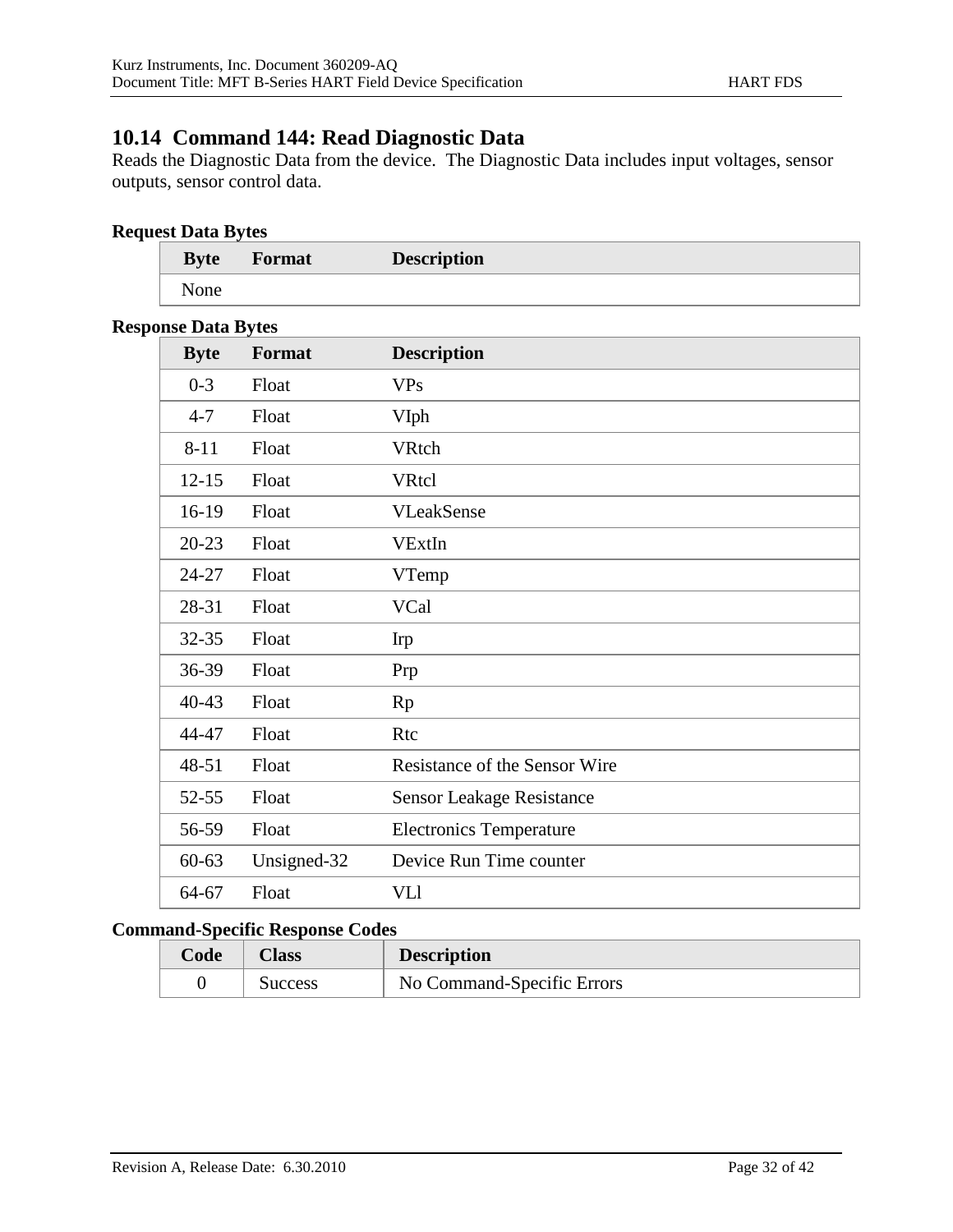## **10.15 Command 145: Reset Totalizer**

Sends a command to the device to reset the Flow Totalizer Accumulator. The value of the Flow Totalizer is mapped to the QV dynamic variable.

### **Request Data Bytes**

| <b>Byte</b> | Format | <b>Description</b> |
|-------------|--------|--------------------|
| None        |        |                    |

#### **Response Data Bytes**

| .<br><b>Byte</b> | Format | <b>Description</b> |
|------------------|--------|--------------------|
| None             |        |                    |

| <i><b>Code</b></i> | Class   | <b>Description</b>         |
|--------------------|---------|----------------------------|
|                    | Success | No Command-Specific Errors |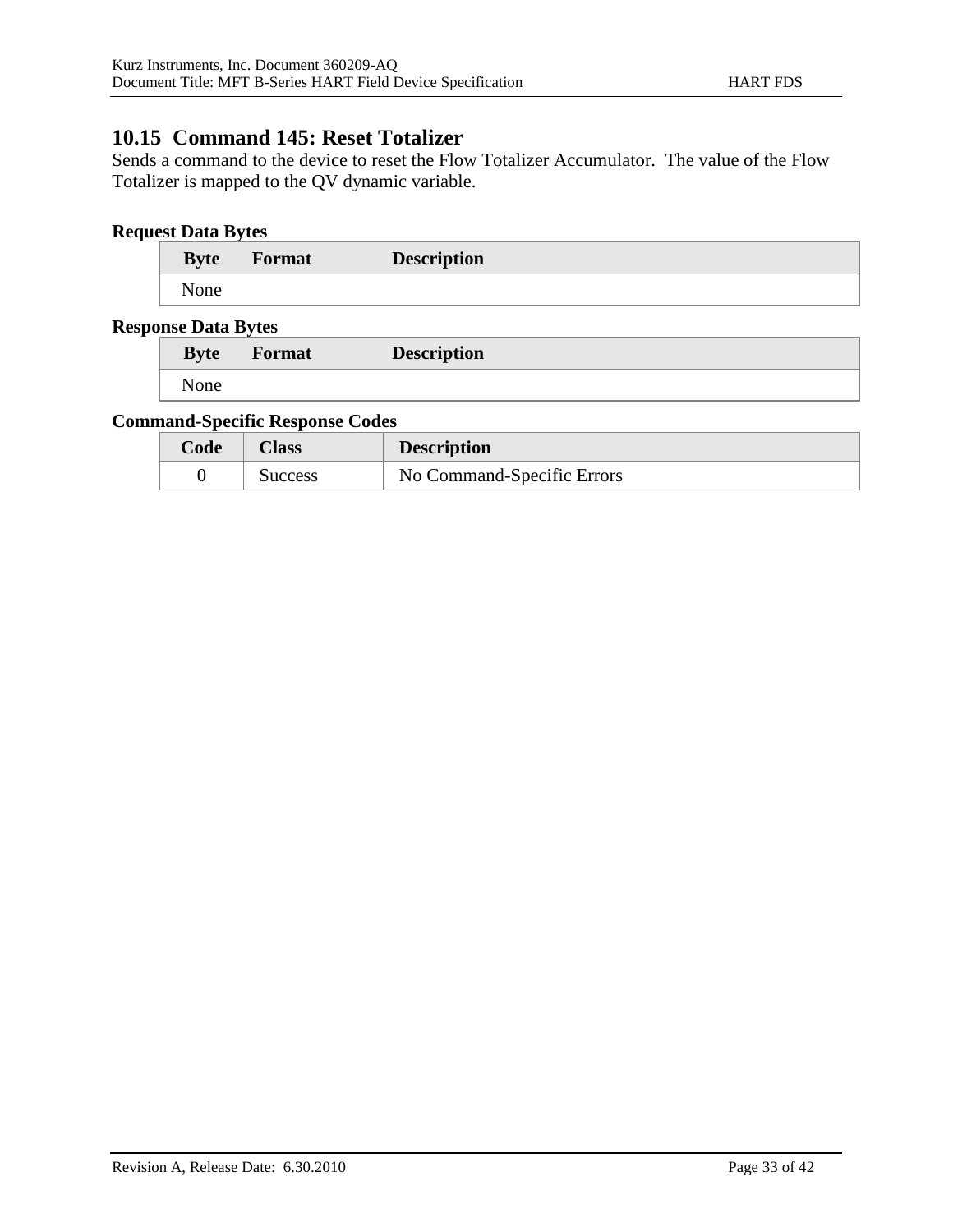## **10.16 Command 146: Read Standard Conditions**

Reads the Standard Temperature and Pressure parameters from the device.

### **Request Data Bytes**

| <b>Byte</b> | Format | <b>Description</b> |
|-------------|--------|--------------------|
| None        |        |                    |

#### **Response Data Bytes**

| moc Dum Dyno |        |                                       |
|--------------|--------|---------------------------------------|
| <b>Byte</b>  | Format | <b>Description</b>                    |
| $\theta$     | Enum   | <b>Standard Temperature Unit Code</b> |
|              | Enum   | <b>Standard Pressure Unit Code</b>    |
| $2 - 5$      | Float  | <b>Standard Temperature Value</b>     |
| $6-9$        | Float  | <b>Standard Pressure Value</b>        |

| Code | Alass   | <b>Description</b>         |
|------|---------|----------------------------|
|      | Success | No Command-Specific Errors |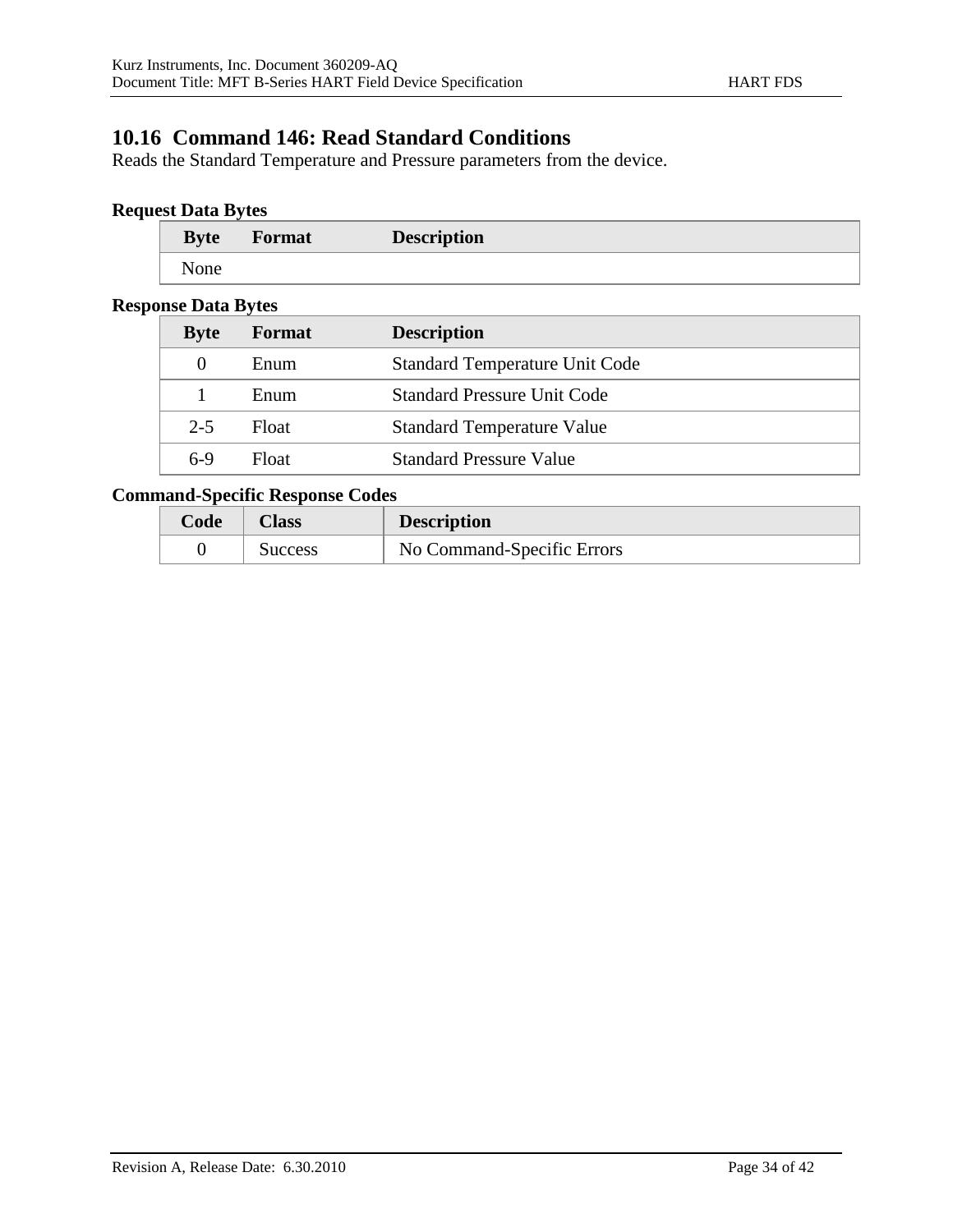## **10.17 Command 147: Write Standard Conditions**

Writes the Standard Temperature and Pressure parameters to the device.

### **Request Data Bytes**

| <b>Byte</b> | Format | <b>Description</b>                    |
|-------------|--------|---------------------------------------|
| $\theta$    | Enum   | <b>Standard Temperature Unit Code</b> |
|             | Enum   | <b>Standard Pressure Unit Code</b>    |
| $2 - 5$     | Float  | <b>Standard Temperature Value</b>     |
| $6-9$       | Float  | <b>Standard Pressure Value</b>        |

#### **Response Data Bytes**

| <b>Byte</b> | Format | <b>Description</b>                    |
|-------------|--------|---------------------------------------|
| $\theta$    | Enum   | <b>Standard Temperature Unit Code</b> |
|             | Enum   | <b>Standard Pressure Unit Code</b>    |
| $2 - 5$     | Float  | <b>Standard Temperature Value</b>     |
| $6-9$       | Float  | <b>Standard Pressure Value</b>        |

| Code             | <b>Class</b>   | <b>Description</b>          |
|------------------|----------------|-----------------------------|
| $\boldsymbol{0}$ | <b>Success</b> | No Command-Specific Errors  |
| $1-2$            |                | Undefined                   |
| 3                | Error          | Parameter too large         |
| 4                | Error          | Parameter too small         |
| 5                | Error          | Too few data bytes received |
| 6                |                | Undefined                   |
| 7                | Error          | In Write Protect Mode       |
| $8 - 11$         |                | Undefined                   |
| 12               | Error          | <b>Invalid Units Code</b>   |
| $13 - 15$        |                | Undefined                   |
| 16               | Error          | <b>Access Restricted</b>    |
| 17-31            |                | Undefined                   |
| 32               | Error          | <b>Busy</b>                 |
| 33-127           |                | Undefined                   |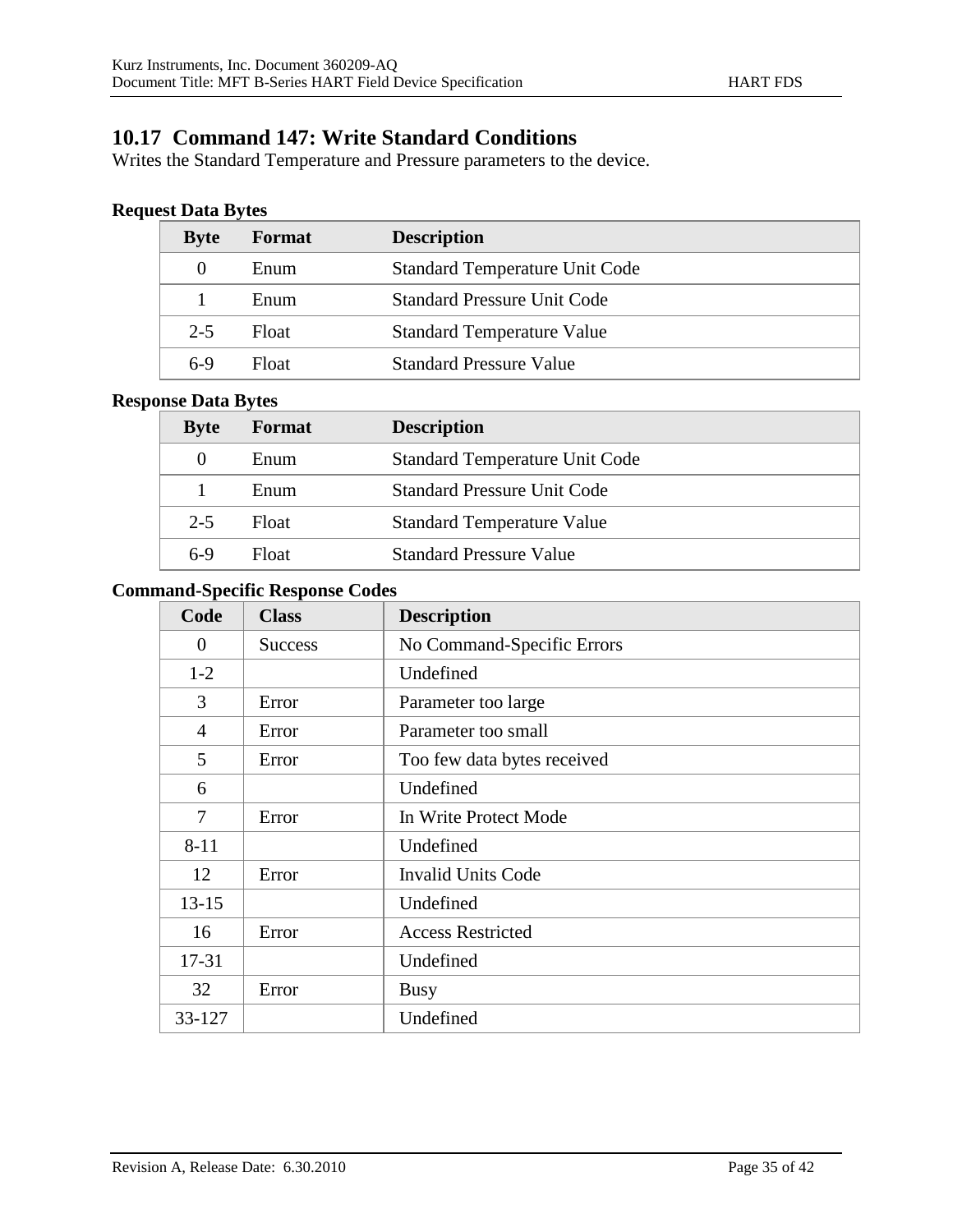## **11. TABLES**

## **11.1 MFTB FaultIndex bit definition**

| <b>Bit</b>               | <b>Definition</b>                                              |
|--------------------------|----------------------------------------------------------------|
| $\theta$                 | RP resistance above high limit                                 |
| 1                        | RP resistance below low limit                                  |
| $\overline{2}$           | RTC resistance above high limit                                |
| 3                        | RTC resistance below low limit                                 |
| $\overline{\mathcal{L}}$ | Wire Resistance above high limit                               |
| $\overline{5}$           | Sensor RPS lead open circuit                                   |
| 6                        | High sensor or wire leakage current. S-<br>GND below 100k ohms |
| $\overline{7}$           | Flow rate above design limit                                   |
| 8                        | Undefined                                                      |
| 9                        | Undefined                                                      |
| 10                       | ADC failed to convert data                                     |
| 11                       | Sensor control stop responding                                 |
| 12                       | Sensor control crowbar engaged                                 |
| 13                       | Sensor type does not match config                              |
| 14                       | Abnormal sensor node voltages                                  |
| 15                       | Unable to write new config file                                |
| 16                       | Sensor type does not match board                               |
| 17-27                    | Undefined                                                      |
| 28                       | HART Warning: Subsystem Fail                                   |
| 29                       | Sensor leak warning S-GND below 100k<br>ohms                   |
| 30                       | Power was applied (momentary)                                  |
| 31                       | Change made to the configuration<br>(momentary)                |

# **11.2 MFTB OperationStatus bit definition**

| <b>Bit</b> | Definition                  | Conditions to set bit.                                                                 |
|------------|-----------------------------|----------------------------------------------------------------------------------------|
| 0(0x01)    | Device in diagnostic mode   | SensorTestFlag is set                                                                  |
| 1(0x02)    | Device in current loop mode | HART.LoopCurrentMode & 0x80<br>$cHartCurrentControlFlag = 1$                           |
| 2(0x04)    | Device Fault                | Any bit in FaultIndex is set except<br>POWER_ON (Bit#30) or<br>CONFIG CHANGE (Bit #31) |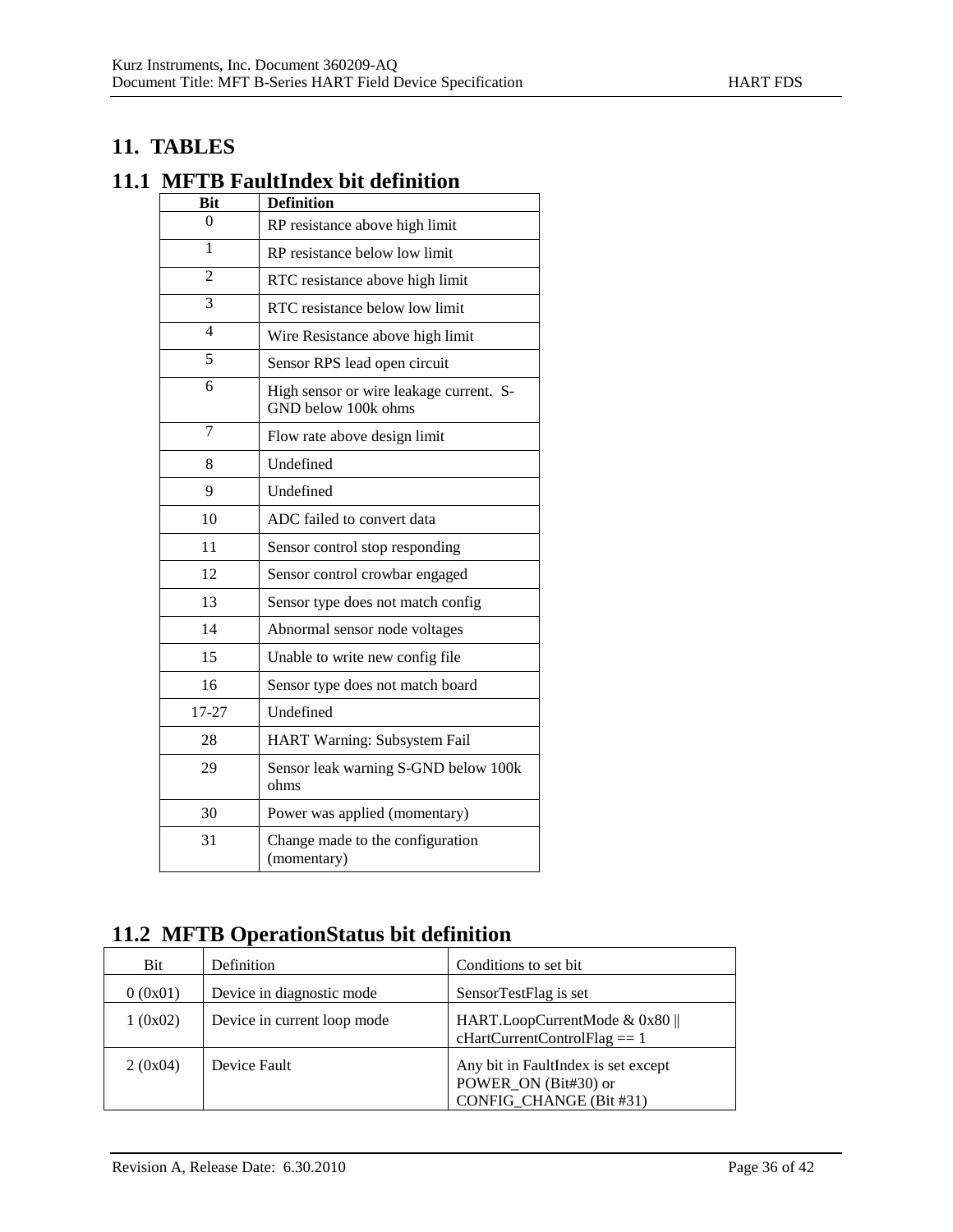| 3(0x08) | 4-20 mA output is saturated | $\vert$ 4-20 mA signal is set to Low/High<br>saturation value |
|---------|-----------------------------|---------------------------------------------------------------|
|---------|-----------------------------|---------------------------------------------------------------|

## **12. PERFORMANCE**

### **12.1 Sampling Rates**

See MFT B-Series Brochure for sampling rate specs.

### **12.2 Power-Up**

On power up, the MFT B-Series goes through a self-test procedure (see section 12.4), which takes approximately 2 seconds. Actual restart times can vary, the MFT B-Series Operation Manual provides details on the parameters that can affect the flow meter device restart/power up time. During this period, the device will not respond to HART commands, and the analog output is set at the NE-43 alarm ( $\lt$  3.6 mA or  $>$  21.0 mA). When the self-test is satisfactorily completed, an additional delay of 20 seconds is required before a response to any HART command is guaranteed.

### **12.3 Reset**

Command 42 ("Device Reset") causes the device to reset its microprocessor. The resulting restart is identical to the normal power up sequence. (See Section 12.2.)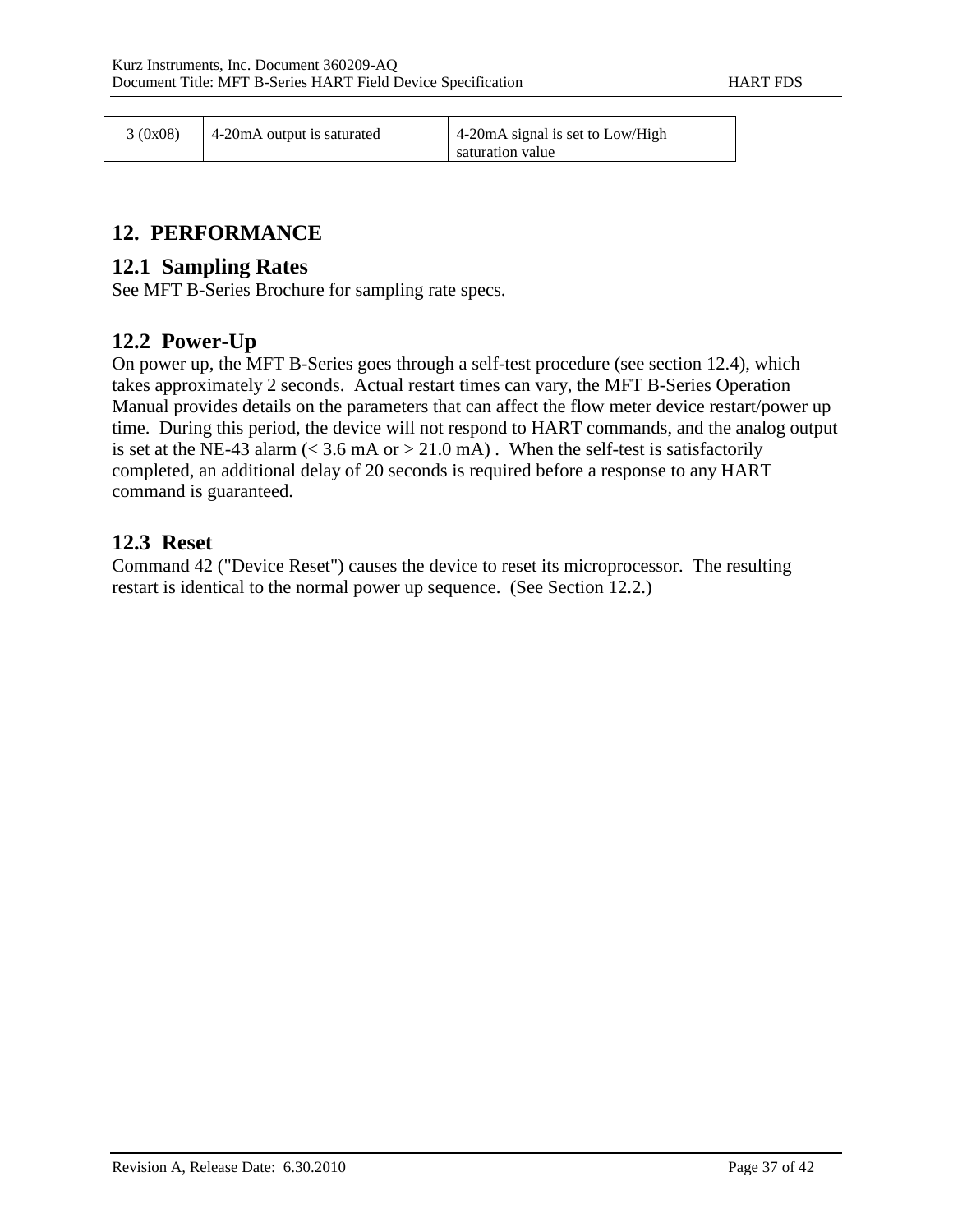## **12.4 Self-Test**

The MFT B-Series does not support Command 41 – Self Test. The MFT B-Series performs periodic self tests as part of its normal operational task. Any errors or faults determined during the periodic self tests are recorded in the Device Specific Status bytes provided in the response to Command 48 ("Read Additional Device Status"). The self test procedure is also executed at power up, following Command 42 ("Device Reset"). For more details about the Built-in Diagnostic capabilities see the MFT B-Series User Manual.

# **12.5 Command Response Times**

| Minimum | 20ms              |
|---------|-------------------|
| Typical | 50 <sub>ms</sub>  |
| Maximum | 100 <sub>ms</sub> |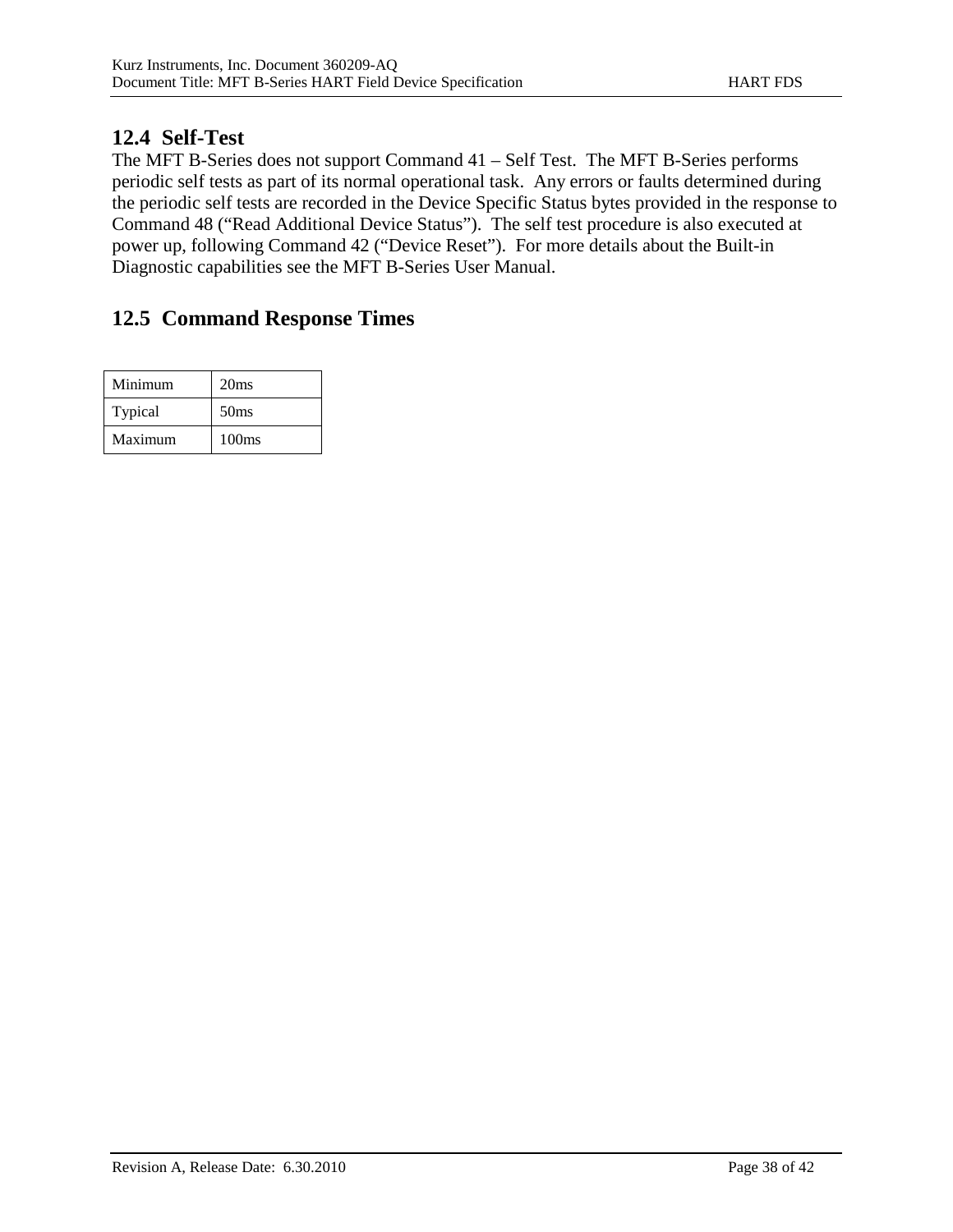### **12.6 Busy and Delayed-Response**

Delayed-response is not used.

## **12.7 Long Messages**

The largest data field used is in the response to Command 128 – Read Correction Factor Data and Command 129 – Write Correction Factor Data. The number of bytes in the response data field for these commands is 70 bytes.

### **12.8 Non-Volatile Memory**

EEPROM is used to hold the device's configuration parameters. New data is written to this memory immediately on execution of a write command.

### **12.9 Modes**

Fixed current mode is implemented, using Command 40. This mode is cleared by power loss or reset.

### **12.10 Write Protection**

The device does not have a write-protection function.

## **12.11 Damping**

Damping is standard, affecting only the PV and the loop current signal.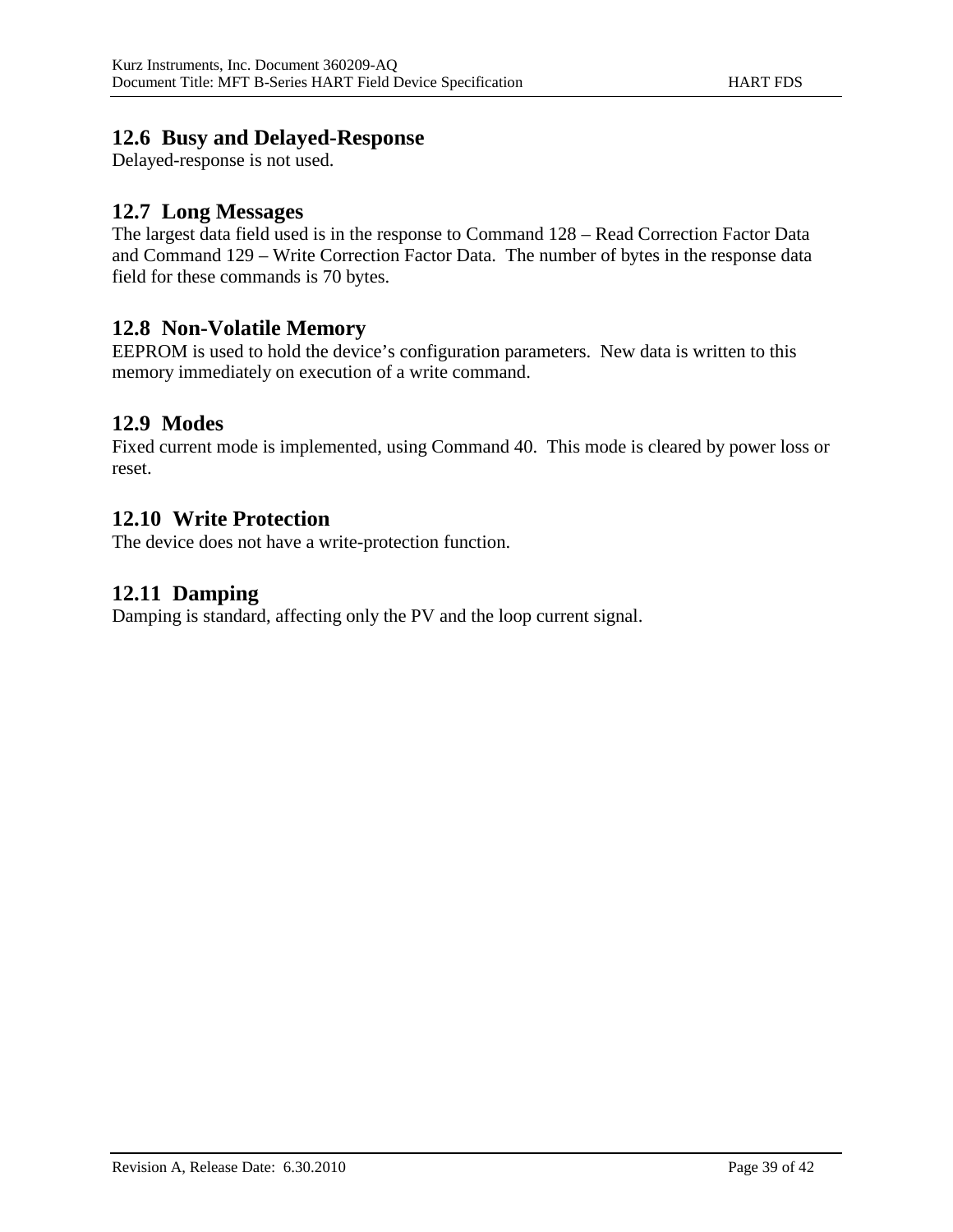# **ANNEX A. CAPABILITY CHECKLIST**

| Manufacturer, model and revision     | Kurz Instruments Inc., MFT B-Series 2.0, rev. 1                                                                                                               |
|--------------------------------------|---------------------------------------------------------------------------------------------------------------------------------------------------------------|
| Device type                          | <b>Flow Transmitter</b>                                                                                                                                       |
| <b>HART</b> revision                 | 7.0                                                                                                                                                           |
| Device Description available         | Yes                                                                                                                                                           |
| Number and type of sensors           | 1 thermal anemometer, flow and temperature.                                                                                                                   |
| Number and type of actuators         | none                                                                                                                                                          |
| Number and type of host side signals | $1:4 - 20mA$ analog                                                                                                                                           |
| Number of Device Variables           | 6                                                                                                                                                             |
| Number of Dynamic Variables          | 6 – PV, SV, TV, QV, Percent Range, Loop Current                                                                                                               |
| Mappable Dynamic Variables?          | NO (The dynamic variables PV and SV are indirectly<br>mappable when PV units are changed; TV and QV are<br>fixed to represent temperature and totalized flow) |
| Number of common-practice commands   | 10                                                                                                                                                            |
| Number of device-specific commands   | 17                                                                                                                                                            |
| Bits of additional device status     |                                                                                                                                                               |
| Alternative operating modes          | N <sub>0</sub>                                                                                                                                                |
| Burst mode                           | N <sub>o</sub>                                                                                                                                                |
| Write-protection                     | N <sub>0</sub>                                                                                                                                                |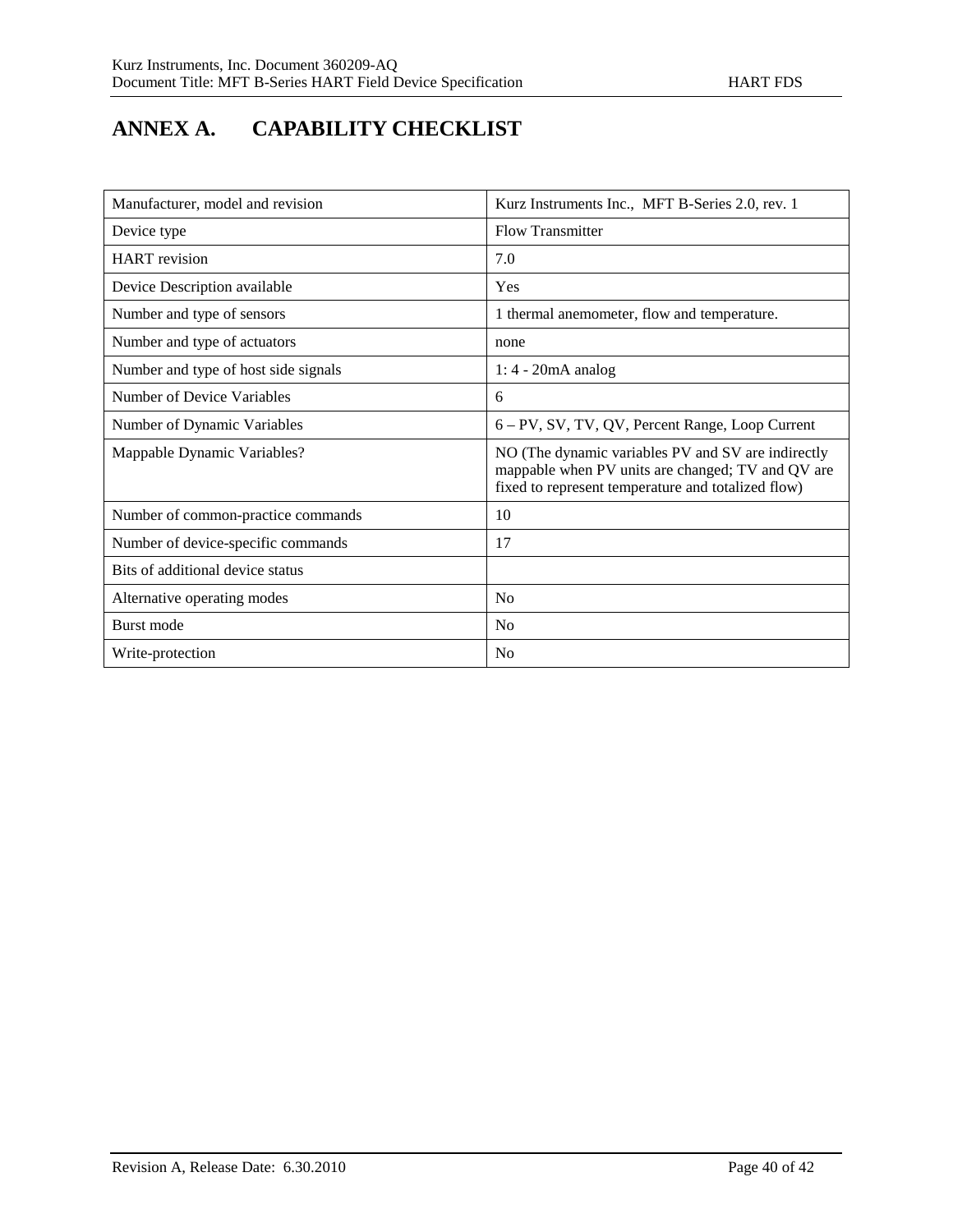# **ANNEX B. DEFAULT CONFIGURATION**

| <b>Parameter</b>             | Default value  |
|------------------------------|----------------|
| Lower Range Value            | $\overline{0}$ |
| <b>Upper Range Value</b>     | 100000         |
| <b>PV Units</b>              | <b>SCFM</b>    |
| Damping time constant        | $0.5$ second   |
| Fault-indication jumper      | None           |
| Write-protect jumper         | None           |
| Number of response preambles | 5              |